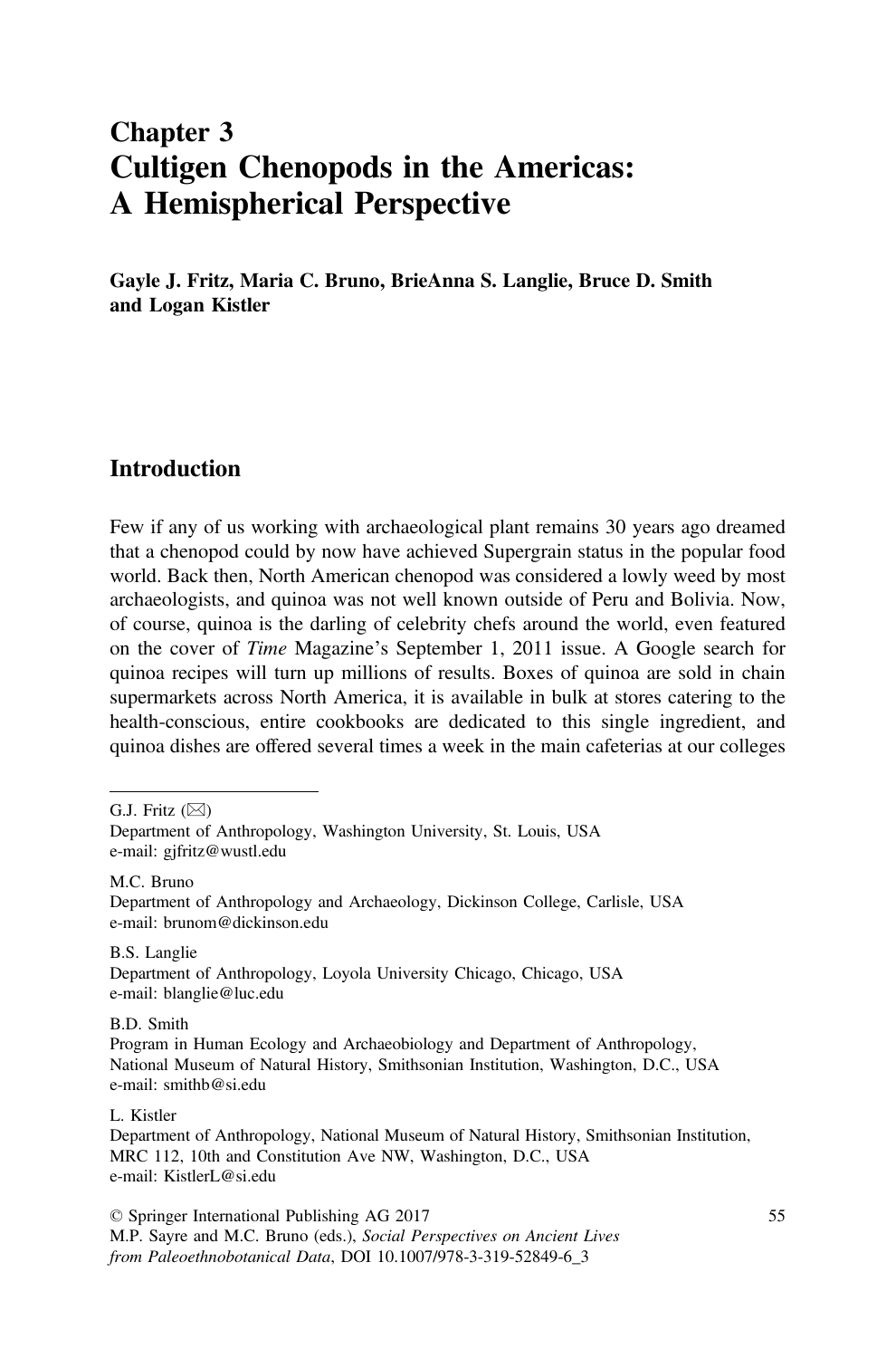and universities. Its virtues are widely appreciated: a subtle nutty flavor, gluten-free, fuller suite of amino acids, and higher protein content than staple cereals such as rice, wheat, or maize (National Research Council [1989](#page-18-0)). UNESCO (General Assembly Resolution 66/221) declared 2013 the International Year of Quinoa in recognition of its high nutritional value, deep cultural roots in the Andes, and its potential to aid in resolving world hunger.

This meteoric rise in public appreciation is paralleled by archaeological research that magnifies our understanding of the role and significance played by members of the genus Chenopodium in the pre-Colonial Americas. In 1980, quinoa was of course recognized as an important Andean crop, but the timing of its domestication and geographic particulars of its production were not well understood. In eastern North America, Chenopodium was included in the pre-maize Eastern Agricultural Complex (EAC), but its domesticated (vs. wild or weedy) status was questioned, and it seemed reasonable to suppose that if domesticated chenopod had been grown in eastern North America, it was probably introduced from Mesoamerica (Wilson [1981\)](#page-20-0). Phylogenetic relationships among species in North, Central, and South America were of considerable concern (Hunziker [1952](#page-17-0); Wahl [1952](#page-20-0); Wilson [1990;](#page-20-0) Wilson and Heiser [1979\)](#page-20-0), but the miracles of modern molecular biology were in their infancy, and ancient DNA research was unborn.

What has been learned about *Chenopodium* since, and what we focus on in this chapter, extends far beyond the initial question of how to recognize domesticated versus wild populations in the archaeological record. Here, we summarize recent contributions made by archaeologists and colleagues from other disciplines toward understanding the many factors involved in the domestication of Chenopodium in North and South America (Fig. [3.1](#page-2-0)). We focus on these two regions and the domesticated forms of C. berlandieri and C. quinoa, for two reasons. First, advancements in both regions have emerged from mentorships and collaborations of researchers in these two areas. Second, both of these crops appear to have played a central role in the development of complex societies in each region, yet their roles took very separate paths. Thus, a comparison of chenopod research in North and South America sheds light on processes of domestication and intensification of this particular crop, and also contributes to broader discussions of agricultural developments worldwide.

We begin with research that provides the intellectual and collaborative link between the two regions: the study of seed morphology. While new methods to document micro-morphological markers of domestication in chenopod were first employed in eastern North America, use of these techniques has subsequently clarified what was a complicated process of quinoa domestication in South America and pointed toward a greater diversity than initially anticipated. Since the establishment of the domesticated status of North American chenopods, morphological traits have been used to identify distinct subspecies or varieties of this crop. We then turn to advances in molecular studies, which have recently clarified the independent domestication of chenopods in several different regions across the Americas, but particularly in North America. Molecular studies in the Andes have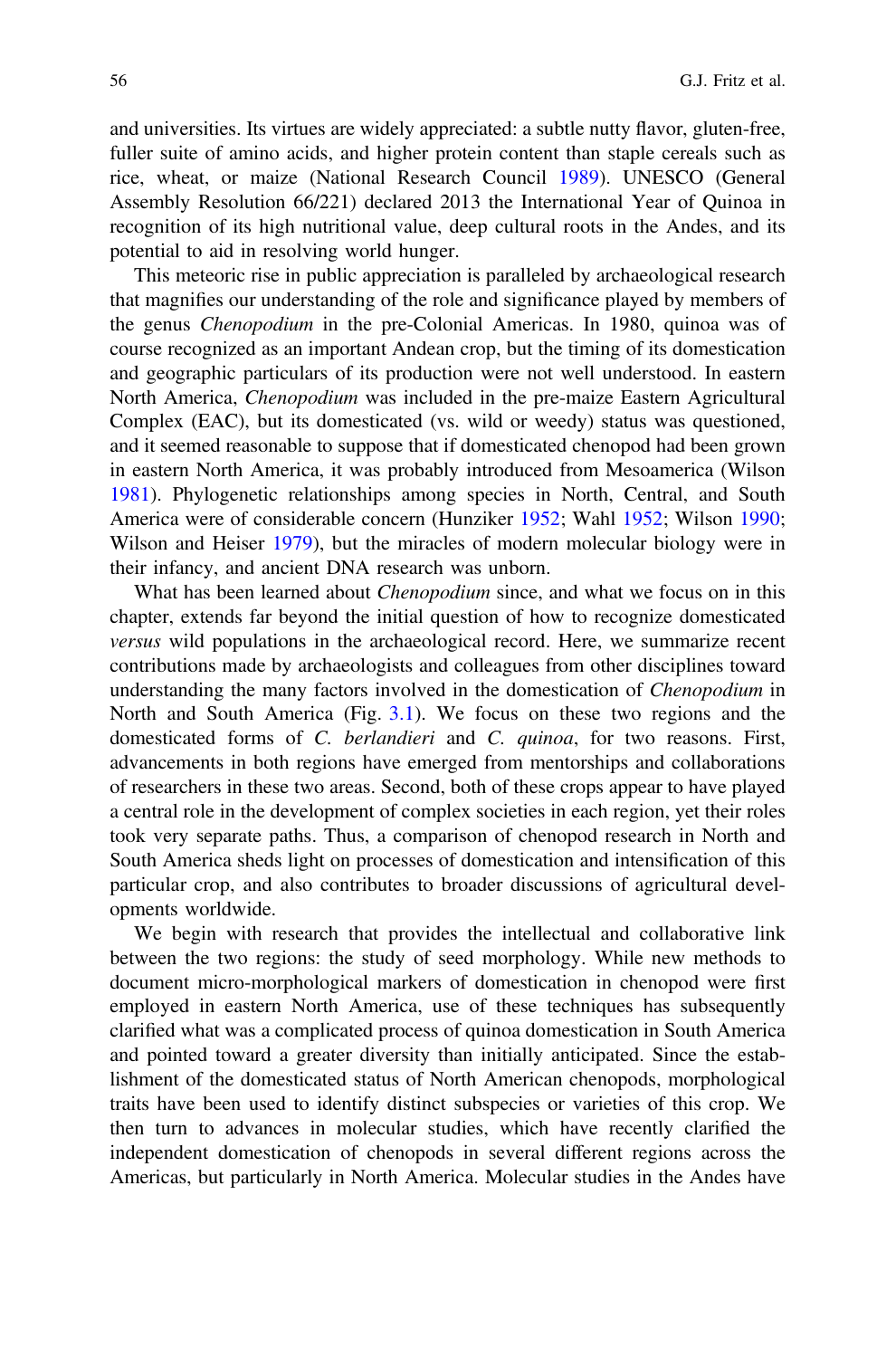<span id="page-2-0"></span>

Fig. 3.1 Location of sites mentioned in text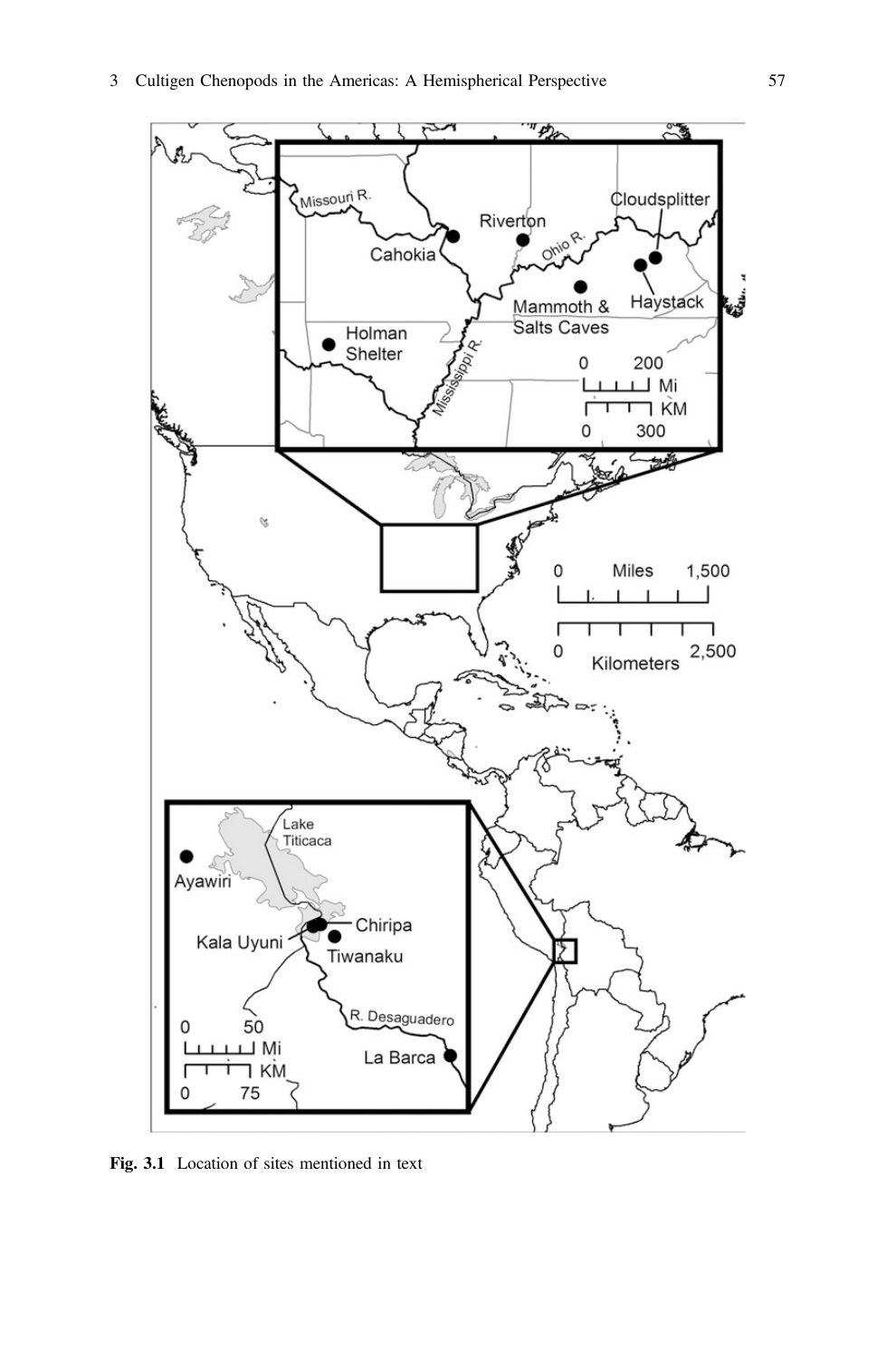focused primarily on agronomic issues, but many scholars are still working toward identifying the progenitor(s) of quinoa.

These advances in studying the morphology and molecular components of chenopod domestication permit us to explore the more pressing questions of why members of the genus became crops in both regions and what role(s) they played in later agricultural systems of these respective areas. These crops constituted food that was central to and inseparable from considerations of identity, status, ritual, exchange, and sociopolitical life in both of these regions. A comparison of the social and political contexts of chenopod domestication is significant because while this human intervention resulted in very similar biological consequences for the plant, the cultural conditions and consequences for domestication and later intensification were quite different. An appreciation of these chenopods as important foods in each region allows us to reflect upon their individual trajectories in North America and in the Andes.

#### Morphological Diversity in the Andes

The foundation of archaeological approaches to Chenopodium domestication is the study of morphometric attributes of the seeds themselves. Collecting measurements on attributes such as seed size and seed coat thickness using both light and scanning electron microscopy was pioneered by Wilson [\(1981](#page-20-0)), Smith ([1985a](#page-19-0), [b](#page-19-0)), Fritz [\(1986](#page-16-0)), Fritz and Smith [\(1988](#page-16-0)), and Gremillion [\(1993](#page-17-0)) for eastern North American chenopods and then employed by Nordstrom [\(1990](#page-18-0)) and Eisentraut ([1998](#page-16-0)) in the Andes. New digital technologies for microscopy have enhanced our ability to collect this type of information with great accuracy and speed. Seed coat thickness can now be measured directly from the SEM image on a computer screen, and seed diameter can be calculated with software (such as ImagePro Plus) that traces the circumference of the seed on a high-resolution image. In both cases, the values are automatically entered into a digital database. These techniques are more accurate than measuring with an ocular micrometer and much faster, permitting us to take more measurements.

Recent research highlights the complexity and diversity of chenopod domestication in the Andean altiplano. The botanical situation in the Andes is complicated by the presence of two domesticated species: the well-known quinoa (C. quinoa); and a less-appreciated cultigen called kañawa (C. pallidicaule), still grown by traditional farmers, often in the most extreme and risk-prone environmental zones. Presenting further challenges, quinoa has a weedy companion, quinoa negra (C. quinoa var. melanospermum), and there is a common wild/weedy species with medicinal properties called paiko (C. ambrosioides) (Wilson [1990](#page-20-0)). Bruno [\(2001](#page-15-0), [2006\)](#page-15-0) approached the problem of identifying chenopod types and distinguishing between domesticates and their wild or weedy relatives by coding for a combination of quantitative and qualitative attributes: seed coat thickness; seed diameter; ratio of seed coat thickness to diameter; margin configuration; and seed coat texture.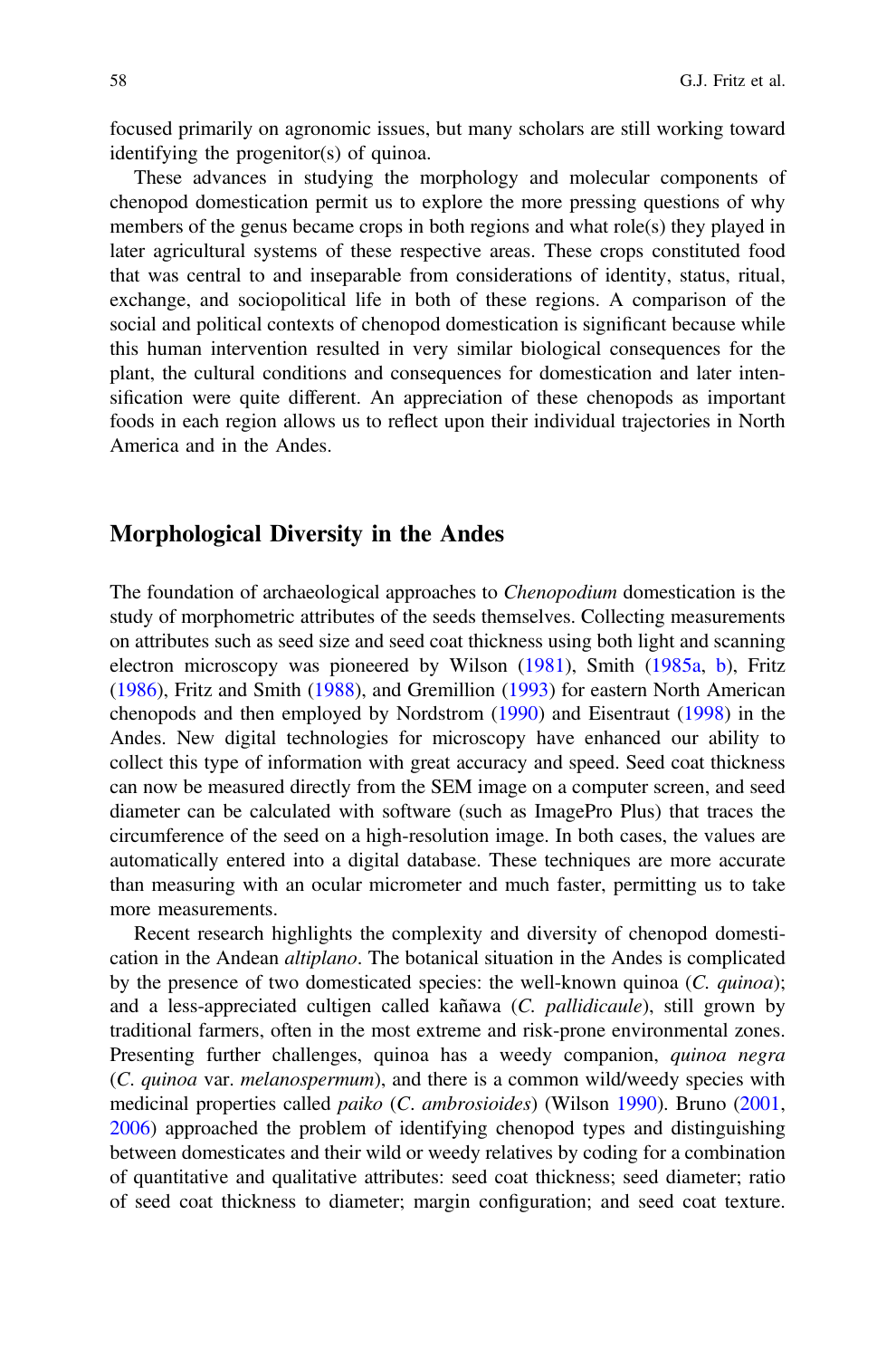

Fig. 3.2 a Scanning electron microscope image of a carbonized domesticated quinoa seed (covered by pericarp) from Chiripa, Bolivia, specimen #CCH89. b Scanning electron microscope of La Barca Type 1 specimen #LB108. c Scanning electron microscope image of a wild kañawa type (Unknown Amaranthaceae Bruno [2008](#page-15-0); La Barca Type 2, Langlie et al. [2011](#page-18-0)) from Chiripa, Bolivia specimen #WU8001. All scales are 500 microns (0.5 mm)

This approach enabled Bruno and Whitehead [\(2003](#page-15-0)) to document the economic importance of domesticated quinoa and the existence of a crop–weed complex from as early as 1500 B.C.. at Chiripa on the Taraco peninsula in the southwest Lake Titicaca Basin. Recently, Bruno has been working on identifying a chenopod type from the Taraco samples with seeds that are smaller in diameter than quinoa or quinoa negra, have a smooth to canaliculated seed coat, and are round in shape, which she labeled as "unknown Amaranthanceae" (Bruno [2008,](#page-15-0) pp. 292–296) (Fig. 3.2). Analysis is ongoing for comparative collections from Bolivia of wild kañawa seeds, and it is likely that they are a wild form of kañawa (Bruno et al. [2013\)](#page-15-0).

To the south, in the Bolivian province of Oruro, BrieAnna Langlie and colleagues [\(2011](#page-18-0)) described a previously unrecognized morphological type of thin-testa chenopod from the La Barca site, a Formative (1500-400 B.C.) Wankarani complex village. After reading Gordon's [\(2006](#page-17-0)) work on modern Mexican chenopods, Langlie added the attribute of "beak prominence" to Bruno's previous set of seed characteristics, and she used a new digital technique for standardized measurement of seed diameter (Fig. 3.2). Food producers at La Barca grew a distinct type of Chenopodium (referred to as La Barca Type 1) that does not correspond to known, modern varieties. It may have eventually crossbred with other domesticated species or varieties, or, alternatively, have gone extinct. Langlie et al. ([2011\)](#page-18-0) also recognized a second, less common seed type at La Barca (Type 2) that has similar attributes to the possible wild kañawa described by Bruno from the Taraco Peninsula.

With increased use of flotation and other fine-grained recovery methods from sites throughout the South American Andes, chenopods are frequently being recovered and the details of their morphology are being examined (López et al. [2015\)](#page-18-0). Archaeobotanists are using these measures to describe the morphological traits of seeds to determine their domesticated status (Planella et al. [2010,](#page-19-0) [2011](#page-19-0)) as well as describe their diversity in later periods (López and Nielsen [2012](#page-18-0)). This work not only contributes to the understanding of when and where particular crops were grown (Planella et al. [2014](#page-19-0)), but it opens our minds to patterns of selection that can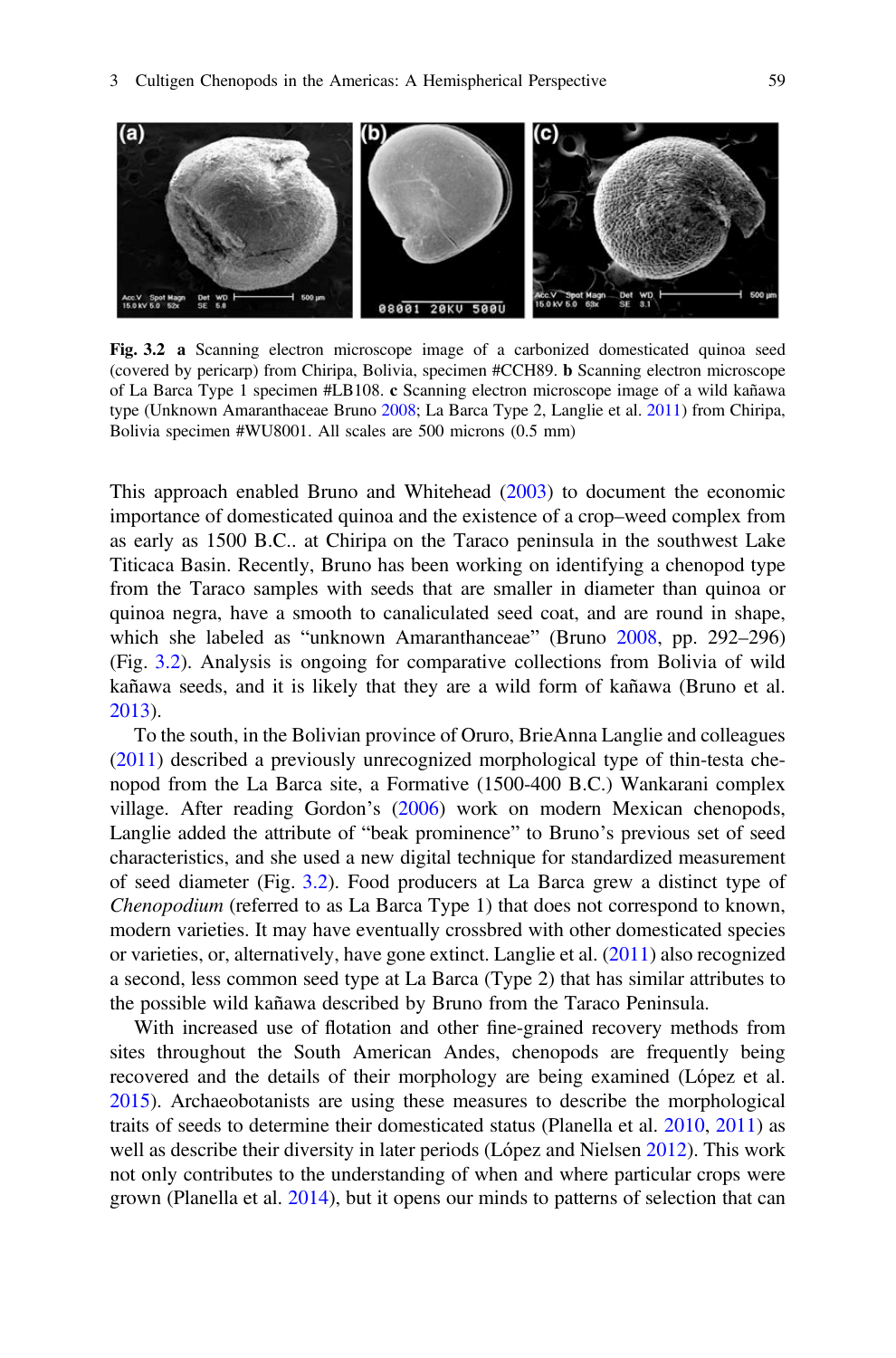vary across ecological zones, and it raises the potential of exploring seed exchange, cultural interaction, and the formation of regional cuisines. With this potential in mind, we now return to eastern North America.

## New Morphological Evidence in Eastern North America

Eastern North American chenopod seeds and fruits—especially those from rockshelter caches—were pivotal in early SEM studies where researchers established baseline methods for measuring testa thickness and scrutinizing coat texture of directly AMS-dated specimens (Smith [1985a,](#page-19-0) [b](#page-19-0); Wilson [1981](#page-20-0)). The Flotation Revolution opened the sluiceways to recovery of literally millions of chenopod seeds from storage pits, trash pits, and other contexts across the Midwest, Upland South, and Trans-Mississippi South. Thin-testa cultigen forms had been bred by 1800 B.C., and farmers grew chenopod along with other members of the EAC throughout the first millennium B.C., the first millennium A.D., and into the first half of the second millennium A.D. (Fig.  $3.3$ ). The domestication process, as reflected in a reduction in seed coat thickness, resulted from automatic seedbed competition (DeWet and Harlan [1975\)](#page-16-0), in conjunction with intentional selection by early cultivators.

Newly excavated material has broadened our views, but so has reanalysis of samples uncovered decades ago. In [2009](#page-20-0), Smith and Yarnell published an article showing that both pale and dark, thin-testa chenopod seeds dating to 1800 B.C.



Fig. 3.3 a Scanning electron micrograph at  $40 \times$  magnification of desiccated 2000-year-old, thin-testa chenopod fruit (seed covered by pericarp) from the Edens Bluff site, Benton County, Arkansas. University Museum, University of Arkansas, accession number 32-3-391. b Pale chenopod fruits from Holman Shelter, Madison County, Arkansas, approximately 1000 years old. University Museum, University of Arkansas, accession number 34-22-3. c Scanning electron micrograph at  $45 \times$  magnification of cross section of pale chenopod fruit from Cow Ford, Benton County, Arkansas. University Museum, University of Arkansas accession number 32-17-22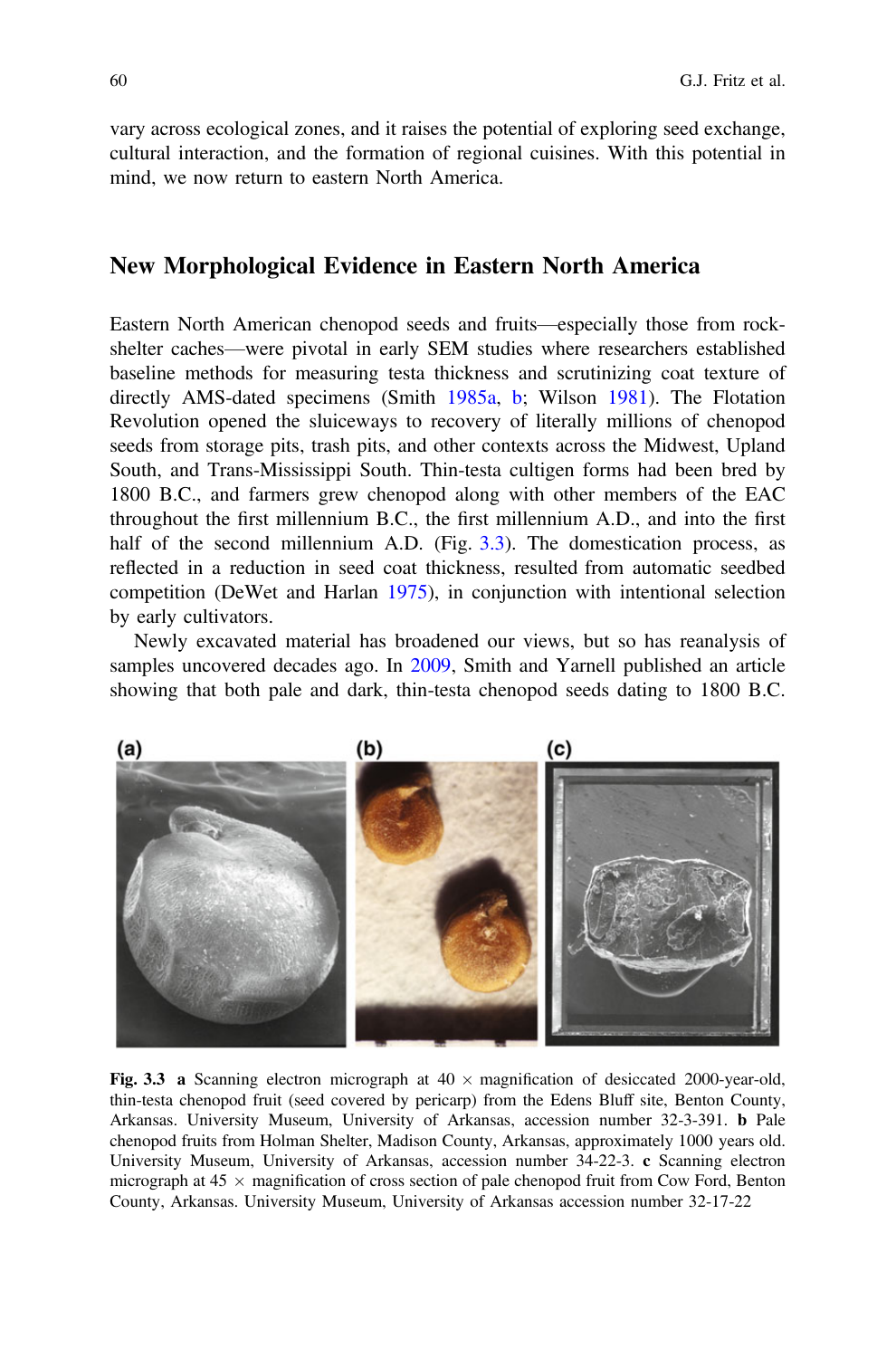were present in curated collections from the Riverton site in southern Illinois, excavated by Howard Winters during the 1960s. In 1963, Richard Yarnell collected and floated 50 samples from Riverton, giving us one of the first flotation-recovered assemblages of ancient plant remains from the Americas. Some samples came from contexts including middens directly adjacent to burned clay floors interpreted as "prepared house platforms" (Smith and Yarnell [2009](#page-20-0), p. 6562). Hundreds of seeds—including 540 uncharred, "bone-colored" chenopod specimens—were remarkably well preserved due to the clay deposits, allowing documentation of intact pericarp still surrounding the inner epiderm layer and the space where the outer epiderm would have been had it not been reduced to nothingness as a result of domestication.

The presence of pale chenopod in North America more than 1000 years earlier than previously known is terribly exciting, but just as important is the fact that it is grouped at Riverton with lesser numbers of thin-testa  $C$ . *berlandieri* ssp. *jone*sianum, thicker-testa chenopod seeds that probably represent a weedy companion, bottle gourd rind (Lagenaria siceraria), domestic-sized sunflower (Helianthus annuus var. macrocarpus) and marshelder seeds (Iva annua var. macrocarpa), and squash rind (*Cucurbita pepo*). The Riverton site is the earliest North American setting in which so many known and potential crops were grown together as a complex by low-level food producers. Smith and Yarnell ([2009\)](#page-20-0) stress the importance of the fact that innovations in food production took place here in resource-rich river valleys subject to no discernible population packing or political pressure, by people also harvesting large quantities of nuts, deer, fish, and other animals.

Just as the methodology originally applied in North America has been utilized in Mexico (Gordon [2006\)](#page-17-0) and South America (Bruno [2006](#page-15-0); Langlie et al. [2011](#page-18-0)), those of us working in the U.S. can now learn from improvements and insights made by our Andeanist colleagues. The early presence of two cultivated chenopod types pale and black—at Riverton makes it important to look more closely for morphological variability across space and through time in the Eastern Woodlands. As at La Barca, we might expect that early farmers bred cultivars that were either better adapted to local soil and climatic conditions or were preferred for reasons such as color, taste, or cooking properties. Variability has been noted, but we are now in a far better position to apply digital imaging, more standardized measurement, and multiple attribute analysis to key assemblages.

For example, an intriguing assemblage from Cahokia's sub-Mound 51, a feasting deposit dating to A.D. 1050–1100, includes both charred and uncharred material, the latter having been preserved unburned due to rapid, deep burial (Pauketat et al. [2002\)](#page-18-0). When Fritz and students at Washington University at St. Louis examined the seed-rich samples from this deposit, we hoped to find pale chenopod fruits. However, early Cahokia's cultigen chenopod—judging by this deposit—all seemed to have been black and chia-like (Fritz [2000;](#page-16-0) Roberts [1996\)](#page-19-0). Still, the thin-testa specimens are quite large reaching 2.2 mm in diameter. Other attributes including beak prominence and details of testa texture and thickness need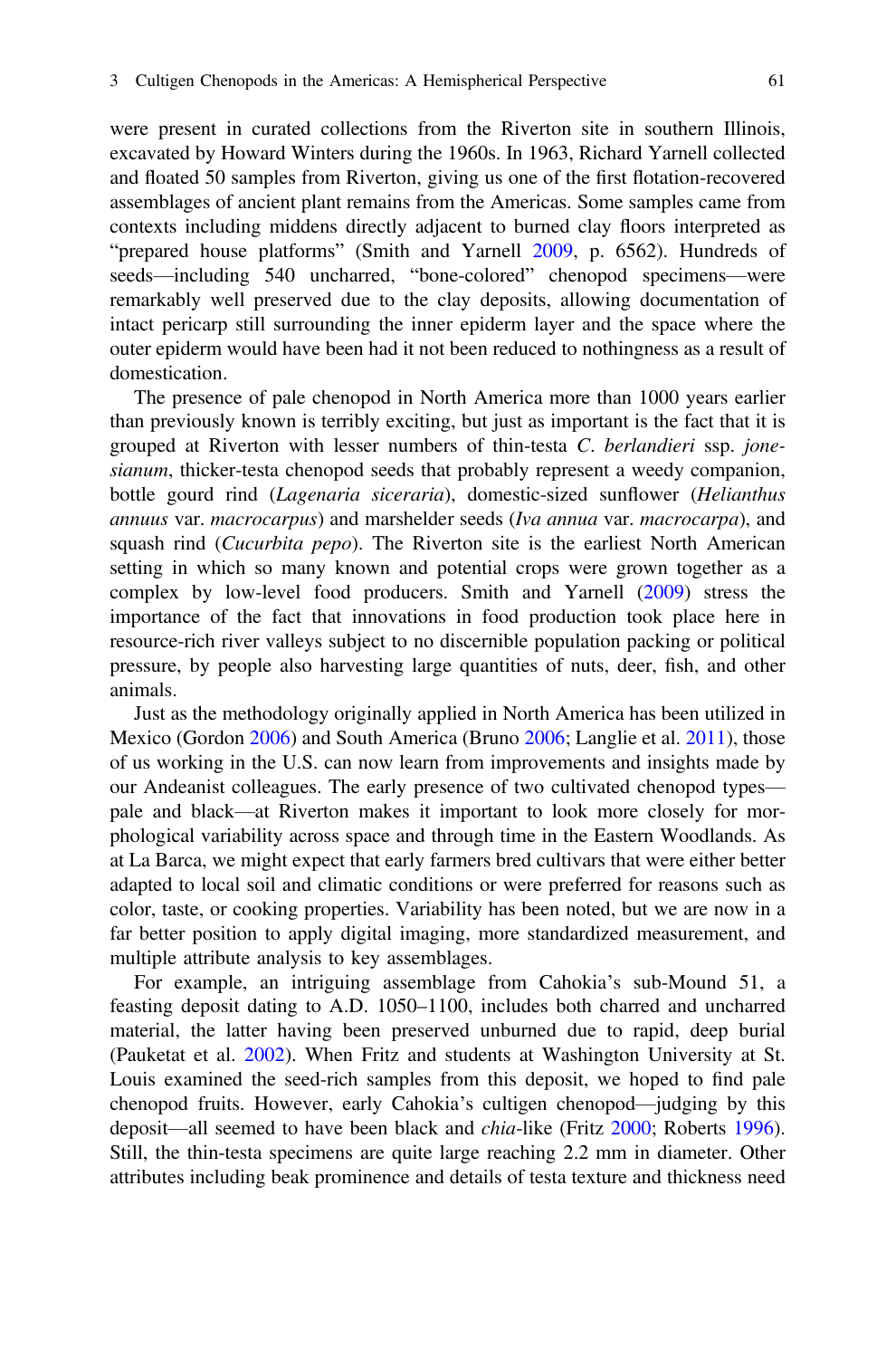to be studied using this and numerous other well-preserved collections. If a distinct variety can be documented for the sub-Mound 51 deposit, it may help us reveal ritual and social dimensions of large-scale gatherings in Cahokia's Grand Plaza.

# Ancient and Modern DNA

While there has been no debate that the origin of quinoa was in South America, when *Chenopodium* emerged as a potential crop grown in eastern North America, the debate focused on whether it was independently domesticated or introduced as a cultigen from Mesoamerica (Fritz [1984](#page-16-0), [1986;](#page-16-0) Gilmore [1931\)](#page-17-0). In recent years, the archaeological record itself has been seen as supporting independent domestication. More and more flotation samples from sites in the U.S. Midwest Riverine Area yielded chenopod seeds, projecting a history of: (a) early harvesting of morphologically wild populations, followed by selection of seeds with high proportions of thin seed coats; (b) the presence of seeds with intermediate testa thicknesses representing a probable weedy companion that evolved in the agroecological niche; and (c) the existence of both pale and black, thin-testa morphotypes. This is very different from the situation in Mexico, where evidence for pre-Colonial cultigen chenopod is elusive, in spite of Mesoamerica's rich history as a center of agricultural origins (McClung de Tapia and Rios-Fuentes [2006\)](#page-18-0).

Recent analysis of ancient and modern DNA appears to confirm the independent domestication of Chenopodium in eastern North America. Kistler and Shapiro [\(2011](#page-17-0)) successfully isolated chloroplast plastid DNA from uncharred archaeological specimens from Cloudsplitter and Haystack rockshelters in eastern Kentucky and from Holman Shelter in Northwest Arkansas. Kistler and Shapiro compared the ancient haplotypes to those of modern wild C. berlandieri from eastern North America (17 accessions, including some collected outside the range of EAC agriculture) and from C. berlandieri ssp. nuttalliae from Mexico (6 accessions). In addition, five samples of modern C. berlandieri ssp. zshackei and four of C. berlandieri ssp. sinuatum from western North America were analyzed, and one C. album was included as an outgroup. Out of 44 single ancient seed samples, sufficient DNA for amplification and sequencing came from 12 seeds, some pale and some dark thin-testa. All of these conformed genetically to the wild eastern North American haplotype pattern, which was distinct from that of all modern Mexican cultigens. Kistler and Shapiro ([2011,](#page-17-0) p. 3552) conclude that, "chenopod was locally domesticated in eastern North America from native wild populations independent of the cultivated Mexican lineage." This provides "compelling support for the development of an entirely indigenous agricultural complex in ENA."

Independent phylogenetic analysis of DNA—both nuclear and plastid—from modern cultigen chenopod populations and their wild relatives is being done at the University of Wisconsin by Brian Walsh and Eve Emshwiller. Preliminary results reported in 2011 are consistent with independent domestication in Mesoamerica and South America, and future ancient DNA work is planned to further refine the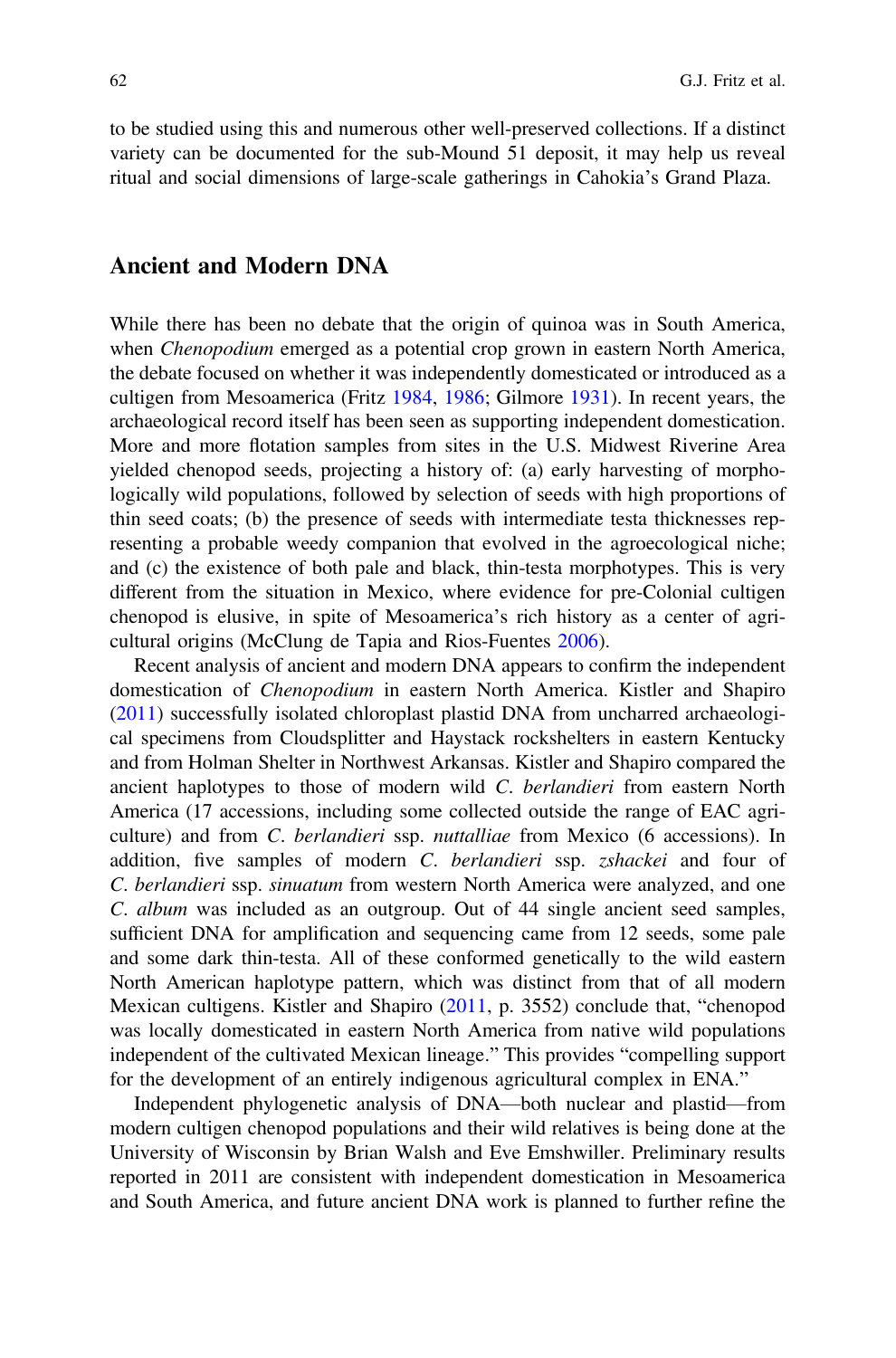phylogenetic origins of archaeological domestic forms in eastern North America (Walsh and Emshwiller [2011](#page-20-0)).

While there is little doubt that quinoa was domesticated in South America, its wild progenitor and the specific region (or possibly regions) where domestication took place are still undetermined. Because of its growing prominence as a food crop, the majority of genetic research in quinoa has been motivated by possibilities for cultivar improvement and adaptability. Many of these studies, reviewed thoroughly by Fuentes and Zurita-Silva [\(2013](#page-16-0)), have focused on the evolution and genetic basis of agronomically important performance traits (Balzotti et al. [2008](#page-15-0); Maughan et al. [2009;](#page-18-0) Reynolds [2009](#page-19-0)), population structure and diversity with emphasis on cultivated forms (Christensen et al. [2007](#page-16-0); Costa Tártara et al. [2012](#page-16-0); delCastillo et al. [2007;](#page-16-0) Fuentes et al. [2009](#page-16-0); Wilson [1988,](#page-20-0) [1990\)](#page-20-0), and characterization of genome structure and arrangement (Bhargava et al. [2006](#page-15-0), [2007](#page-15-0); Jarvis et al. [2008;](#page-17-0) Maughan et al. [2004](#page-18-0), [2006;](#page-18-0) Palomino et al. [2008\)](#page-18-0), largely with respect to breeding goals. Recently, quinoa researchers have integrated genomic approaches such as whole transcriptome and high-throughput expressed sequence tag (EST) sequencing, and high-throughput genotyping (Maughan et al. [2012;](#page-18-0) Raney et al. [2014](#page-19-0); Reynolds [2009\)](#page-19-0). These tools are being used, for example, to analyze gene expression under varying field conditions and among lineages differing in growth attributes, as well as to improve models of genome structure and inheritance, the latter being especially complex issues in tetraploid quinoa. These studies signal a shift toward characterizing quinoa's adaptive pathways and population structure at the whole genome scale, and the resulting datasets will likely also prove useful in refining our understanding of the emergence of domestic forms in South America.

### Comparing and Contrasting Sociocultural Contexts

Because of these advances, we are currently situated to better understand the sociopolitical contexts of chenopod domestication and its cultivation history in both ENA and the Andean  $altiplano<sup>1</sup>$ . While chenopods share a common morphology and ecology, there are interesting contrasts in the roles that they played as crops and foods in cultural and political developments of the two regions.

### Eastern North America

Late Archaic (c. 4000–1000 B.C.) North American societies in the Midwest riverine area established settlements along major and minor river valleys as well as in

<sup>&</sup>lt;sup>1</sup>The Andean region is expansive, and domesticated chenopods likely had distinct trajectories in its subregions. We focus here on our primary research areas in the Bolivian altiplano (a high plain that runs between the eastern and western Andes ranges).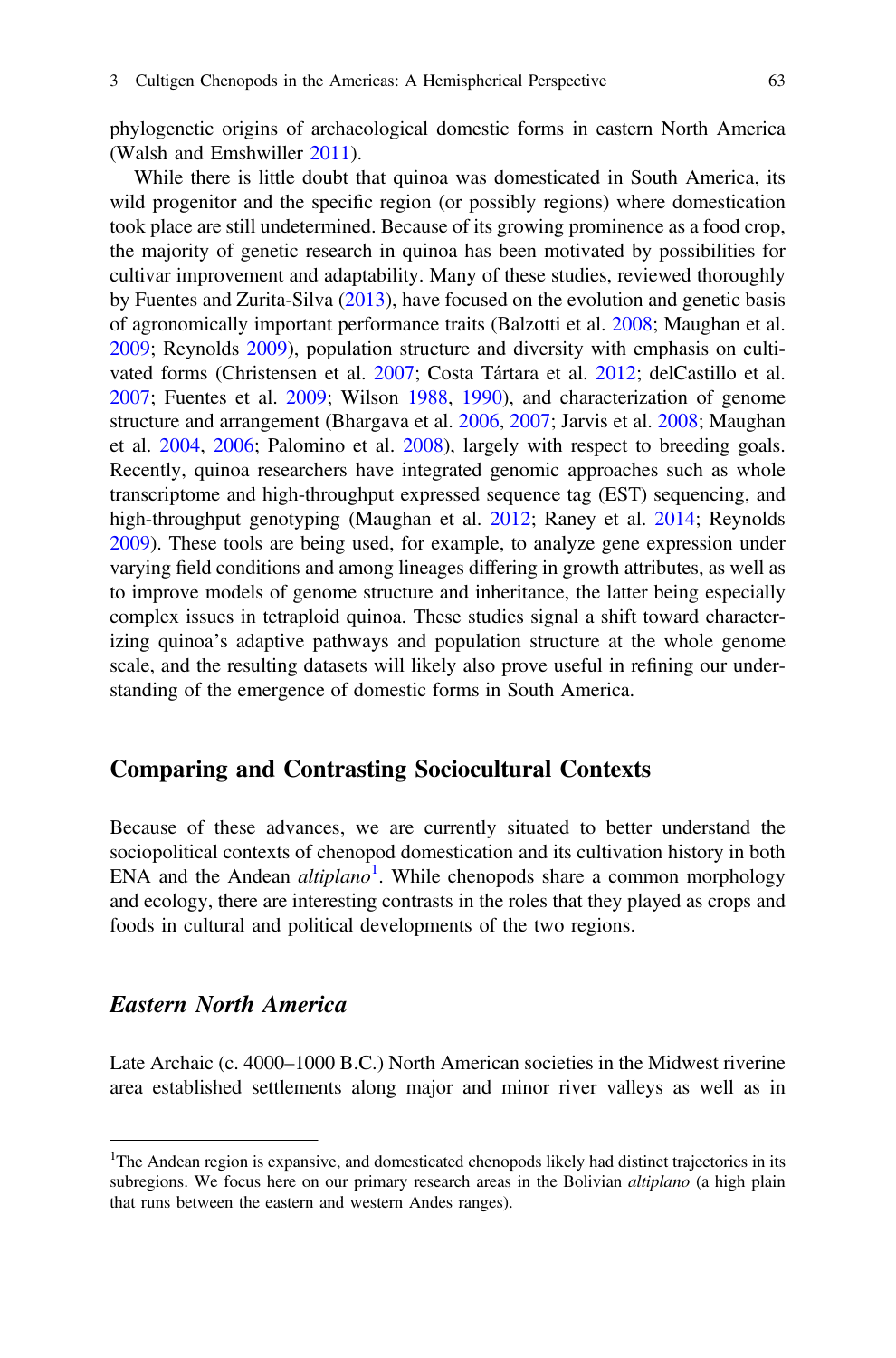upland settings. Tracts of oak-hickory forests, savannahs, and bottomland terraces were managed by fire and other strategies to enhance productivity and hunting efficiency (Delcourt and Delcourt [2004;](#page-16-0) Smith [2011](#page-20-0)). Exchange networks facilitated the spread of exotic objects, raw materials, ideas, seeds, and people themselves (Jefferies [1996](#page-17-0)). As summarized by Smith [\(2011](#page-20-0), p. S481), "… between 5000 and 3500 BP the oak-savannah and oak-hickory forest regions were inhabited by a large number of small autonomous societies, some if not all of which were experimenting to various degrees with the cultivation of local seed plants and sharing their success and failure, as well as their seed stores, along well-established networks of interaction." Domesticated bottle gourds were present across the region by this time, and the native eastern *Cucurbita pepo* ssp. *ovifera* had been domesticated and distributed widely, as had sunflowers and the closely related crop known as marshelder (Rieseberg and Harter [2006](#page-19-0); Smith [2006a,](#page-19-0) [2014](#page-20-0)). Chenopod entered plots of open, disturbed, enriched soil in or near settlements where early low-level food producers closely observed the properties of a growing number of seed-bearing plants and selected those most attractive to them for storage, propagation, and geographic spread.

Cultural contexts of initial chenopod domestication appear relatively nonhierarchical and disconnected from ritual activities, as far as we can discern. However, by 500 B.C., during the Early Woodland period, chenopod and other members of the EAC had become increasingly visible at places such as Salts and Mammoth Caves, Kentucky, where cavers seeking spiritually charged minerals and underground experiences left direct dietary evidence in the form of paleofeces demonstrating that chenopod contributed heavily to their diets (Crothers [2012;](#page-16-0) Gardner [1987;](#page-17-0) Yarnell [1974](#page-20-0)). Middle Woodland peoples (c. 300 B.C.–A.D. 400) who participated in the construction of elaborate Hopewellian mortuary earthworks and exchanged beautifully crafted objects made of exotic stone, shell, and copper had further increased reliance on cultigen chenopod and other EAC crops (Fritz [1993;](#page-16-0) Fritz and Smith [1988;](#page-16-0) Smith [1992a,](#page-19-0) [2006a,](#page-19-0) [b](#page-20-0)). Masses of charred chenopod seeds have been recovered from pits dating to the Late Woodland period (c. A.D. 400– 1000), a time of less obvious pan-regional ritual display, but significant nonetheless for demographic growth preceding the rise of Mississippian mound centers (Johannessen [1993;](#page-17-0) Simon [2000](#page-19-0); Simon and Parker [2006](#page-19-0)).

Mississippians (c. A.D.1000–1550) are generally categorized as maize-based farmers under whose influence most of the native EAC crops declined in importance, but the archaeobotanical record from the Central Mississippi Valley especially the American Bottom area where Cahokia Mounds is located—shows unambiguous evidence for intensification of chenopod, maygrass (Phalaris caroliniana), erect knotweed (Polygonum erectum), and little barley (Hordeum pusillum) along with maize at the end of the first millennium A.D. (Lopinot [1997;](#page-18-0) Simon and Parker [2006\)](#page-19-0). The contents of the sub-Mound 51 feasting pit at the edge of Cahokia's Grand Plaza, discussed above, attest to the continuing popularity of chenopod and other EAC crops in communal gatherings during the climax of this extremely complex civic-ceremonial center (Pauketat et al. [2002\)](#page-18-0). Surprisingly, maize was poorly represented in this enormous deposit. Not until the greater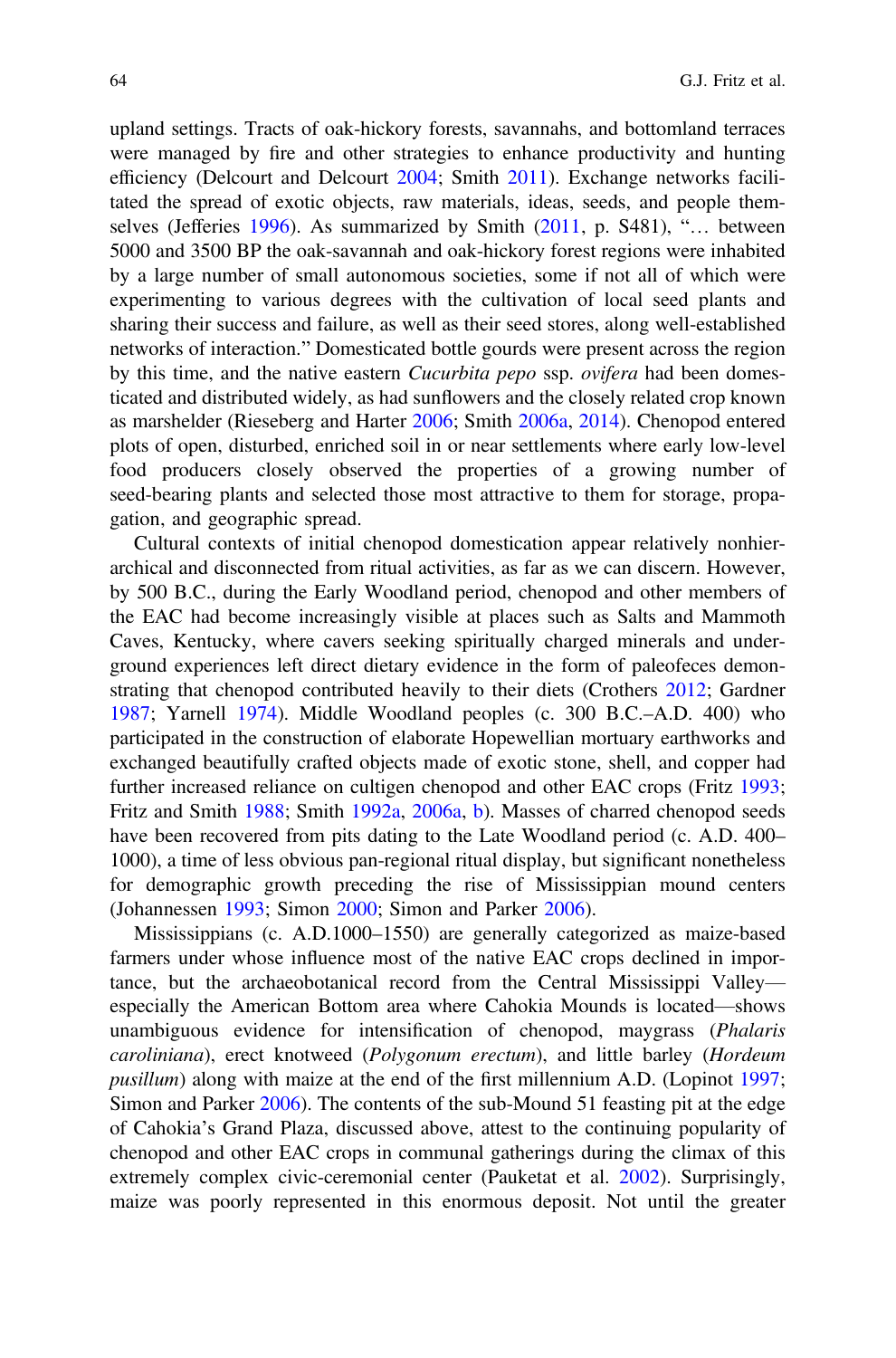Cahokia region was mostly depopulated 600–700 years ago did the native seed crops drop out of the agricultural system that had for centuries sustained the largest, densest, and most politically complex center north of Mesoamerica.

Causes for the decline of chenopod production in eastern North America after c. A.D. 1200 continue to be debated and may never be fully understood. A hemispherical view that encompasses the trajectory of quinoa through the present day raises a red flag against falling back on the suspiciously ethnocentric explanation that C. berlandieri ssp. jonesianum and other small native grains were inherently inferior to maize in productivity, taste, storability, or other qualities that must have mattered to Mississippian people, including chiefs or priests, during the first half of the second millennium BP. Sociopolitical factors cannot be discounted, however, and should be considered along with ecological ones. Maize did rise to economic dominance; two of the EAC crops—sunflowers and eastern ovifera squashes—were still widely grown and eaten; and, after A.D. 1200, common beans (Phaseolus vulgaris) were finally incorporated into late prehistoric farming systems in the Eastern Woodlands. In contrast, chenopod, maygrass, marshelder, erect knotweed, and little barley disappeared as crops without written documentation, although an early eighteenth century French description of a plant called choupichoul, sown casually by Natchez Indians in mudflats, is likely to be a reference to chenopod (Smith [1992b\)](#page-19-0).

As part of the shift to a system that focused on maize, beans, and squashes, farmers increasingly concentrated on individual plants that grew in discrete clusters, a classic pattern being the "hills" of intercropped Three Sisters agriculture as practiced by historic Iroquois-speaking tribes (Mt. Pleasant [2006](#page-18-0)). Small grains that were probably broadcast by hand rather than planted in holes dug by digging sticks or hoes seem to have become relegated to peripheral patches in regions where they had once played a major economic role. Furthermore, dramatic population shifts occurred across the Midwest prior to A.D. 1492, and the impacts of pre-Colonial emigration and relocation must have disrupted both agricultural traditions and cuisines even before Old World invaders and diseases began wreaking havoc. The American Bottom, former home to thousands of participants in the Cahokian social system, was largely depopulated after A.D. 1350, as were adjoining expanses of what archaeologists call the Vacant Quarter (Edging [2007\)](#page-16-0). Whatever the causes of chenopod's decline, this issue warrants further examination by researchers studying the complex dynamics of past foodways and traditional farming systems.

#### The Andean Altiplano

Hunters and foragers spread out across the arid highland Andes during the late Archaic period (3200–1800 B.C.) as the environment became more suitable for human habitation with warmer temperatures, increased rainfall, and patches of vegetation flourishing near lacustrine and riverine zones (Rigsby et al. [2003\)](#page-19-0). These early inhabitants seasonally occupied logistical encampments across diverse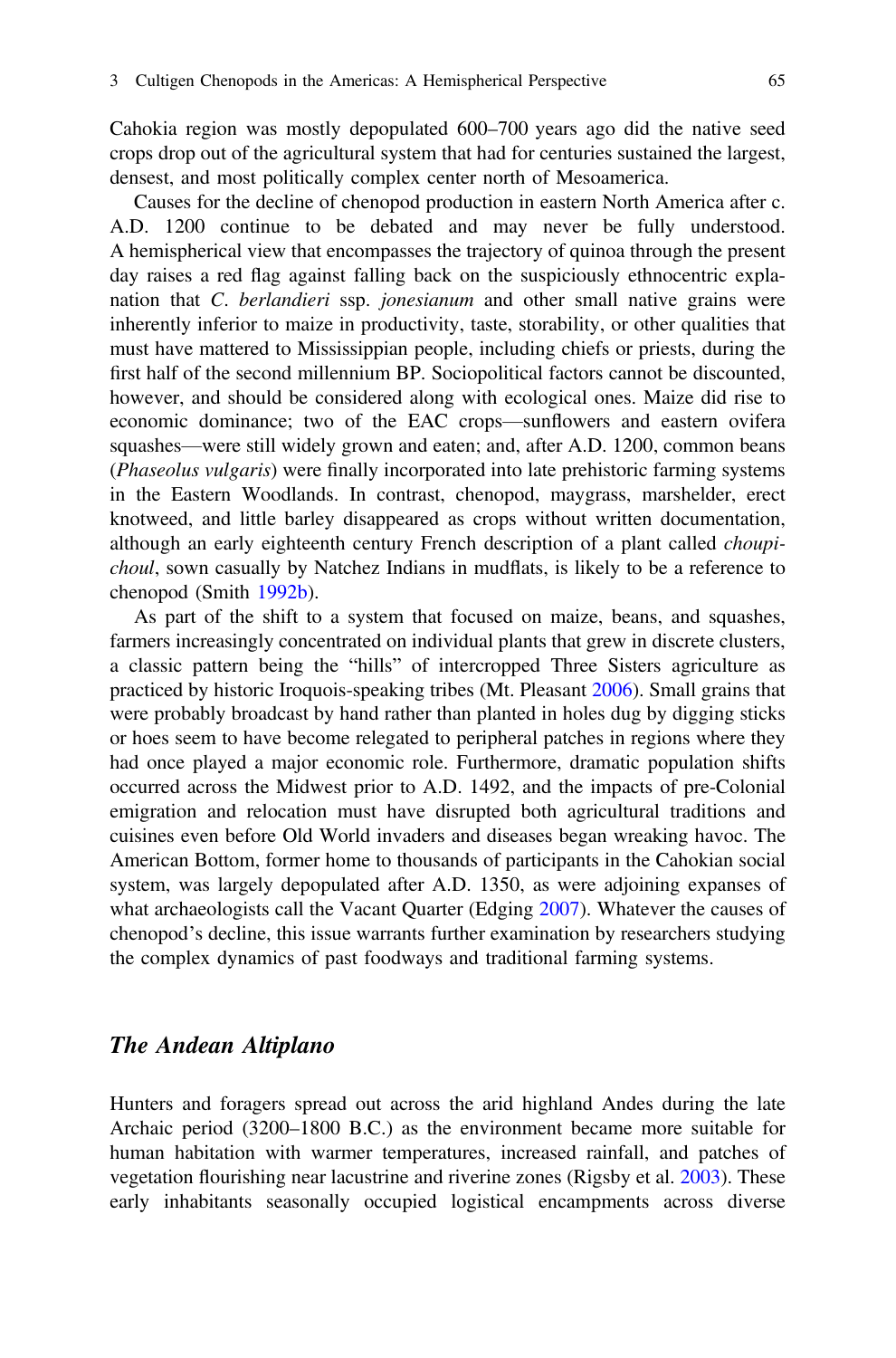ecological areas (Aldenderfer [1989;](#page-15-0) Capriles Flores [2014\)](#page-15-0). Intensification of hunting wild camelids led to management of these herds, and llamas and alpacas were fully domesticated and incorporated into the subsistence economy of transient groups around 2200 B.C. (Mengoni Goñalons and Yacobaccio [2006](#page-18-0), p. 239). To water and feed their animals, camelid herders moved between pockets of ecologically diverse areas along the shores of rivers and lakes. Due to its weedy tendencies and role as a food for camelids, chenopods likely proliferated in the fertilized soils of corrals and in disturbed human encampments. It is within these anthropogenic areas that chenopods were likely brought under cultivation as the result of a mutualistic relationship between camelids, chenopods, and humans (Kuznar [1993;](#page-17-0) Pearsall [1992\)](#page-19-0). Along with chenopods, several local tuber species were also domesticated including another crop of modern worldwide importance, the potato (Solanum tuberosum L.) (Hastorf [2006;](#page-17-0) Spooner et al. [2005](#page-20-0)).

Chenopods are estimated to have been domesticated toward the end of the Archaic period as early as 3000 B.C. (Bruno [2006,](#page-15-0) p. 43), but currently the only direct evidence of the domesticated form dates to the Early Formative period (around 1500 B.C.) at several sites in the Lake Titicaca basin (Bruno [2001;](#page-15-0) Eisentraut [1998](#page-16-0)). It was during the Formative period from 1500 B.C. to A.D. 400 that many of the social consequences of plant and animal domestication appear such as: the transition from transhumance to sedentary village life (Bandy [2004\)](#page-15-0), increased craft specialization with common iconographic themes (Browman [1980\)](#page-15-0), early signs of status differentiation (Rose [2001\)](#page-19-0), and the development of unified religious traditions (Burger et al. [2000](#page-15-0)). Throughout the altiplano as the Formative period progressed, economically specialized farmers, fishers, and pastoralists all complemented their diets with domesticated chenopods (Bruno [2006;](#page-15-0) Bruno and Whitehead [2003](#page-15-0); Eisentraut [1998](#page-16-0); Langlie [2011;](#page-17-0) Langlie et al. [2011\)](#page-18-0). Chenopods appear regularly in the archaeological record both in household food middens but also in unique ritual and political contexts. High densities of a wild chenopod, possibly C. pallidicaule (relative of the domesticate kañawa/cañihua), are found burned in situ above clay floors in Middle Formative sunken courts at the site of Kala Uyuni (the Achachi Coa Collu sector), on the southern shores of Taraco Peninsula, Bolivia (Bruno [2008](#page-15-0), pp. 308, 309). At the site of Chiripa, on the northern shore of the Taraco Peninsula, residents stored large quantities of quinoa in bins of small structures that were part of a platform mound (Bruno and Whitehead [2003;](#page-15-0) Towle [1961\)](#page-20-0). The Chiripa mound is one of the most prominent examples of Formative period corporate architecture in the region (Bandy [2001\)](#page-15-0) and was continuously used for political and ceremonial purposes for generations (Hastorf [2003\)](#page-17-0). The storage of quinoa in this location indicates that it was more than a mundane foodstuff during Formative period times.

The complex economic and political interactions that began in the Formative period coalesced into the first state in the southern Andes, Tiwanaku (A.D. 500– 1000) (Janusek [2008;](#page-17-0) Kolata [1993](#page-17-0)). The civic-ceremonial center of the state was located just 20 km southeast of the shores of Lake Titicaca and the Taraco Peninsula, but the state's influences reached southern Peru, northern Chile and Argentina, and central Bolivia. The economic foundations of the state involved both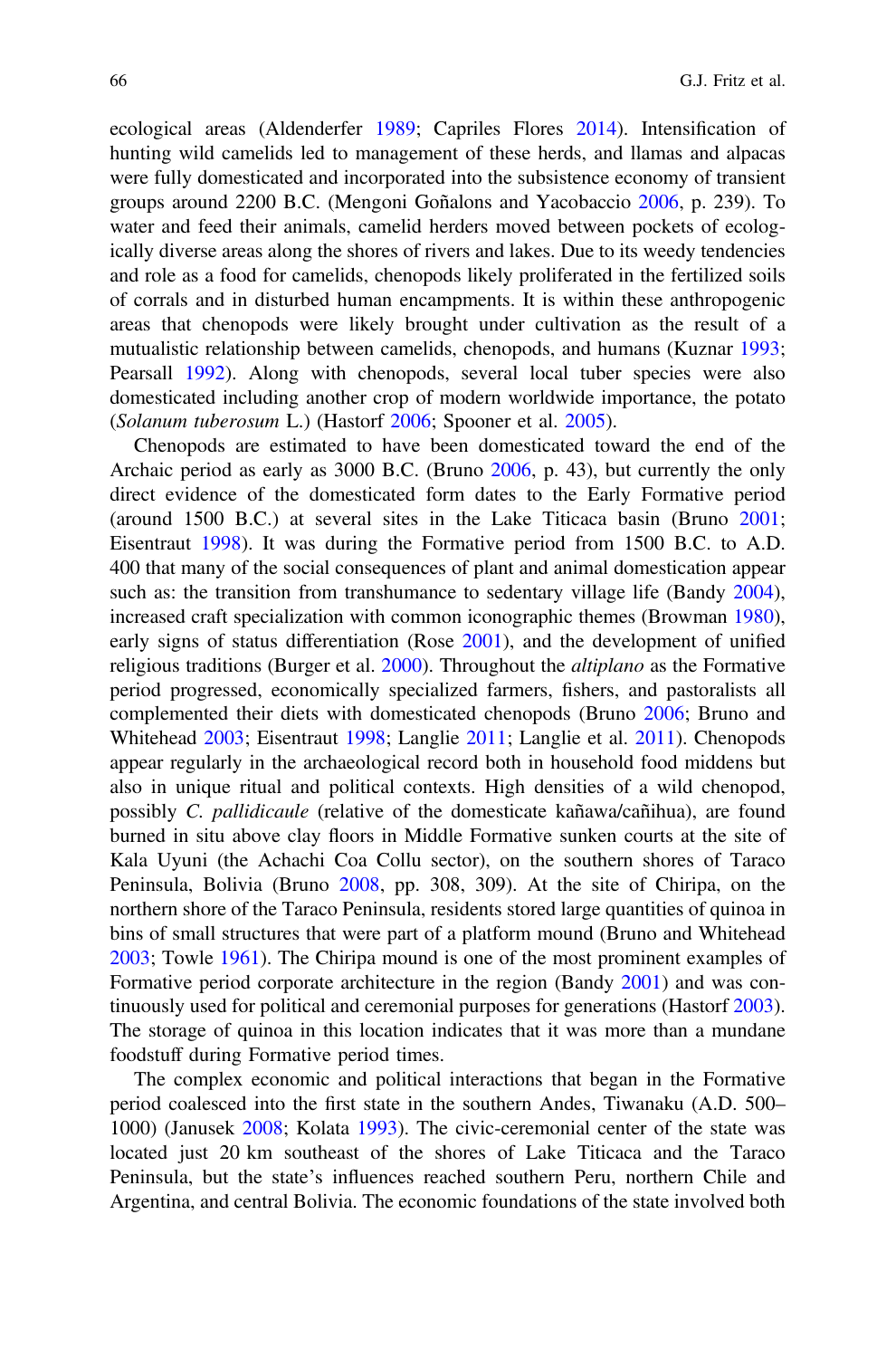extensive trade networks aided by llama caravans (Browman [1980\)](#page-15-0), as well as intensified agriculture (Kolata [1986\)](#page-17-0). Tiwanaku leaders coordinated the expansion of raised field agriculture along the shores of Lake Titicaca (Janusek and Kolata [2004;](#page-17-0) Kolata [1986](#page-17-0), [1991\)](#page-17-0). These productive agricultural systems ensured high yields of chenopods and tubers necessary to sustain growing populations. Imported maize took on an important new political role in the region with the Tiwanaku state (Hastorf et al. [2006\)](#page-17-0). Fermented maize beer was an essential part of state ceremonies and celebrations as evidenced by specialized drinking and fermentation vessels (Goldstein [2003](#page-17-0)), as well as increased C4 levels in human isotopes (Berryman [2010](#page-15-0)). Archaeobotanical studies show, however, that local chenopods and tubers continued to provide the basis of altiplano diets even at the urban center of Tiwanaku (Wright et al. [2003](#page-20-0)).

Around A.D. 1100, Tiwanaku collapsed and increased social tensions and climatic variability erupted into all out warfare throughout the southern highlands during the Late Intermediate period from A.D. 1000 to 1450 (Arkush [2008](#page-15-0)). People abandoned the Tiwanaku center, and populations dispersed across the landscape. For defense, warring groups strategically coalesced in hillforts (Albarracín-Jordan [1992,](#page-15-0) pp. 227–284; Arkush [2011](#page-15-0); Bauer and Stanish [2001](#page-15-0); Stanish [1994,](#page-20-0) p. 322). Recent archaeobotanical analysis indicates that these groups relied heavily on chenopods for subsistence (Langlie and Arkush [2016](#page-17-0)). Specifically, several dense caches of charred chenopods were found during excavations at the Late Intermediate period site Ayawiri, located west of Lake Titicaca near Puno, Peru. These caches were found in various household contexts such as pits below house floors and cooking hearths. These data indicate that even though there was climatic instability and minimal political or religious continuity in the altiplano after A.D. 1100, farmers maintained their long-held agricultural traditions and foodways. Additional evidence indicates this was the case throughout the far southern altiplano as well. Examination of uncarbonized quinoa stores in the Lípez region of Bolivia (near the Argentine border) shows that LIP farmers were cultivating a wide number of varieties for distinct culinary purposes (López and Nielsen [2012](#page-18-0)).

Around A.D. 1450, the Inca conquered the Lake Titicaca basin. Socially, politically, and economically the entire Andean region was integrated into the Inca Empire until Spanish forces took over approximately 90 years later (Rowe [1945\)](#page-19-0). When the Spanish arrived, they documented the important role of quinoa to the Inca economy. For example, Betanzos [\(1996](#page-15-0) [1557]) noted that when Topa Inca Yupanque consolidated the Inca Empire in the latter half of the fifteenth century, he ordered all the lords who oversaw the hinterlands to construct storehouses (known as qollqa) in the capital city Cuzco, and to fill these granaries with dried provisions brought in from those regions, particularly crops. Quinoa was mentioned as one of these staple finance foods, supplying sustenance for common city dwellers, elite royal politicians, warriors, and all who lived in the capital city. The Inca also demanded that the conquered regions provide laborers to help produce various crops on provincial fields, including quinoa (D'Altroy and Hastorf [1992,](#page-16-0) pp. 264–273). Several archaeologists have investigated the large number of storehouses found in Cuzco as well in the provincial centers (Bauer [2004,](#page-15-0) pp. 96–97; D'Altroy and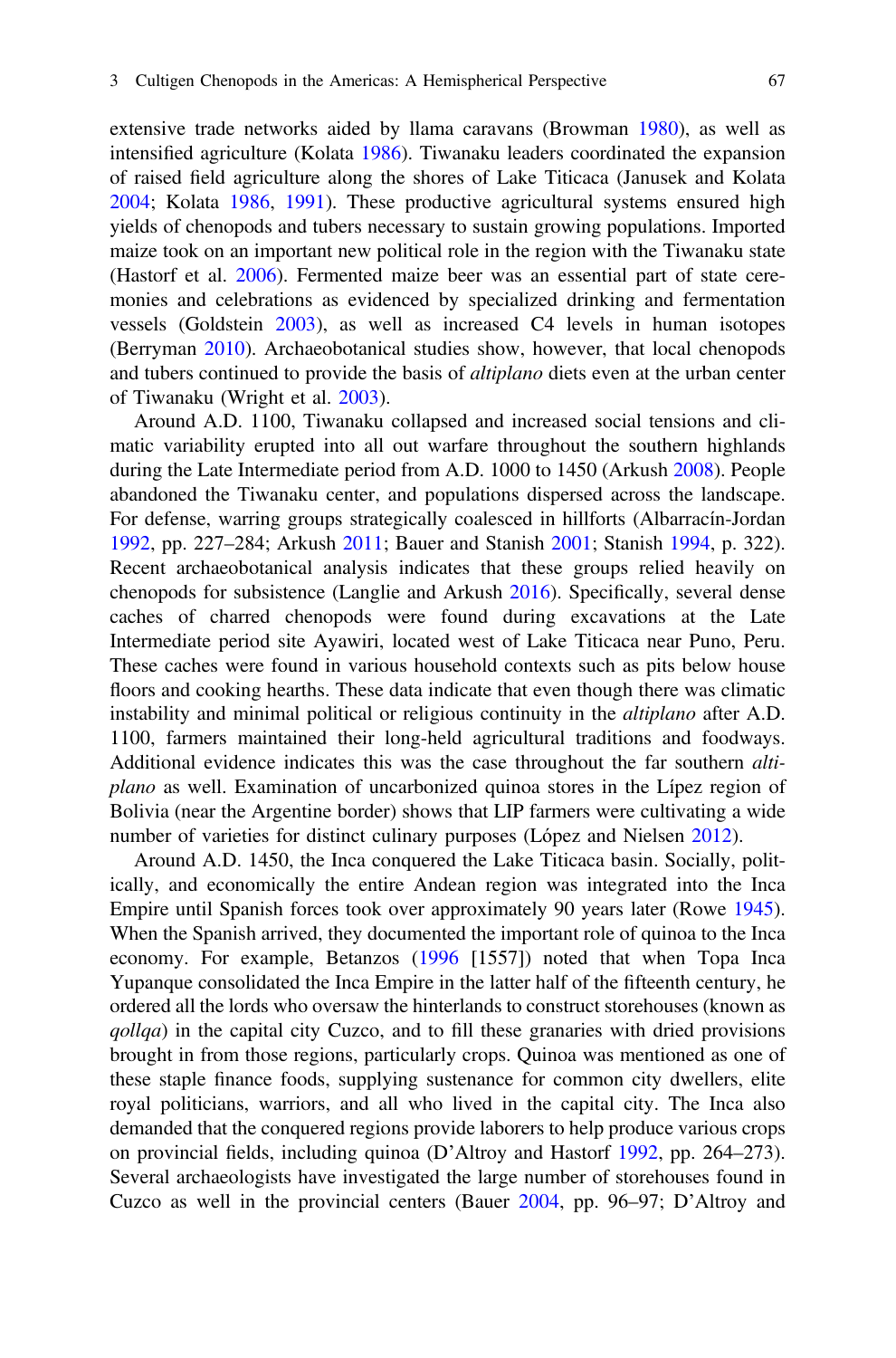Hastorf [1984](#page-16-0); LeVine [1992](#page-18-0); Morris [1976\)](#page-18-0), and thousands of charred quinoa grains have been archaeologically recovered from excavated storehouses (D'Altroy and Hastorf [1984\)](#page-16-0). The tribute collection and redistribution of quinoa and other foods by the Inca provided payment, sustenance, and support for state-financed activities throughout the Andes (D'Altroy and Hastorf [1984](#page-16-0); Earle [1992](#page-16-0), p. 335).

After the Spanish conquest of the Andes, quinoa continued to be a mainstay in the diet for indigenous inhabitants of the region. Perhaps this was due to quinoa's central importance not just as a vigorous crop and nutritious food, but also central to Andean rituals as a fermented beverage. For example, the Jesuit priest Father Bernabe Cobo observed while visiting the Andes in the seventeenth century that quinoa was a supremely important as chicha beer. He elaborates that at the time of conquest chicha (whether made from quinoa, maize, or molle berries) was "the height of their glory… (Andean people) never celebrate an event, whether joyful or sad, in any way other than by dancing and drinking to excess" (Cobo [1979,](#page-16-0) p. 135). In the nineteenth century, when Prussian geographer and naturalist Alexander von Humboldt traveled through Columbia, he discerned that quinoa was for indigenous people of the Andes what "wine was to the Greeks, wheat to the Romans, cotton to the Arabs" (Popenoe et al. [1989](#page-19-0), p. 151). Although the Spanish conquerors found quinoa to be an exotic product, and later considered it an "Indian" foodstuff, its cultivation was never prohibited, and quinoa continued to provide nutritive sustenance for families (Hunziker [1952](#page-17-0)). In modern times, chenopods continue to be a pillar of the Andean altiplano diet, with quinoa only recently gaining worldwide popularity.

On the heels of the European conquest of the Americas, New World domesticates such as maize, potatoes, chili peppers, and tomatoes were brought to Europe and integrated into Old World cuisines. However, quinoa did not become an important part of this Columbian Exchange. Apparently the Spanish tried to grow quinoa seeds in Spain, but they failed because the seeds "arrived dead" (Tapia [2015,](#page-20-0) p. 4). Furthermore, Europeans such as Cobo ([1945](#page-16-0) [1663]) confused quinoa with the native weedy amaranth that grew on the Iberian Peninsula. This confusion likely contributed to the worldwide obscurity of quinoa outside of South America throughout the colonial era (Tapia [2015](#page-20-0), p. 4).

#### Conclusions/Current and Future Directions

Chenopodium is now an icon for revival of "lost" crops (Gremillion [2014](#page-17-0); National Research Council [1989](#page-18-0)), enabling us to learn about past foodways and to eat more healthy food today. Although this food was not "lost" to the Andeans who still eat it and now share it with the world, archaeobotanists continue to provide key insights into its domestication and prehistory in the Andes, and perhaps more significantly in eastern North America, where this crop was genuinely lost. Morphological studies integrating new techniques with old-fashioned microscopy of exceptionally preserved museum collections as well as newly excavated ones not only are refining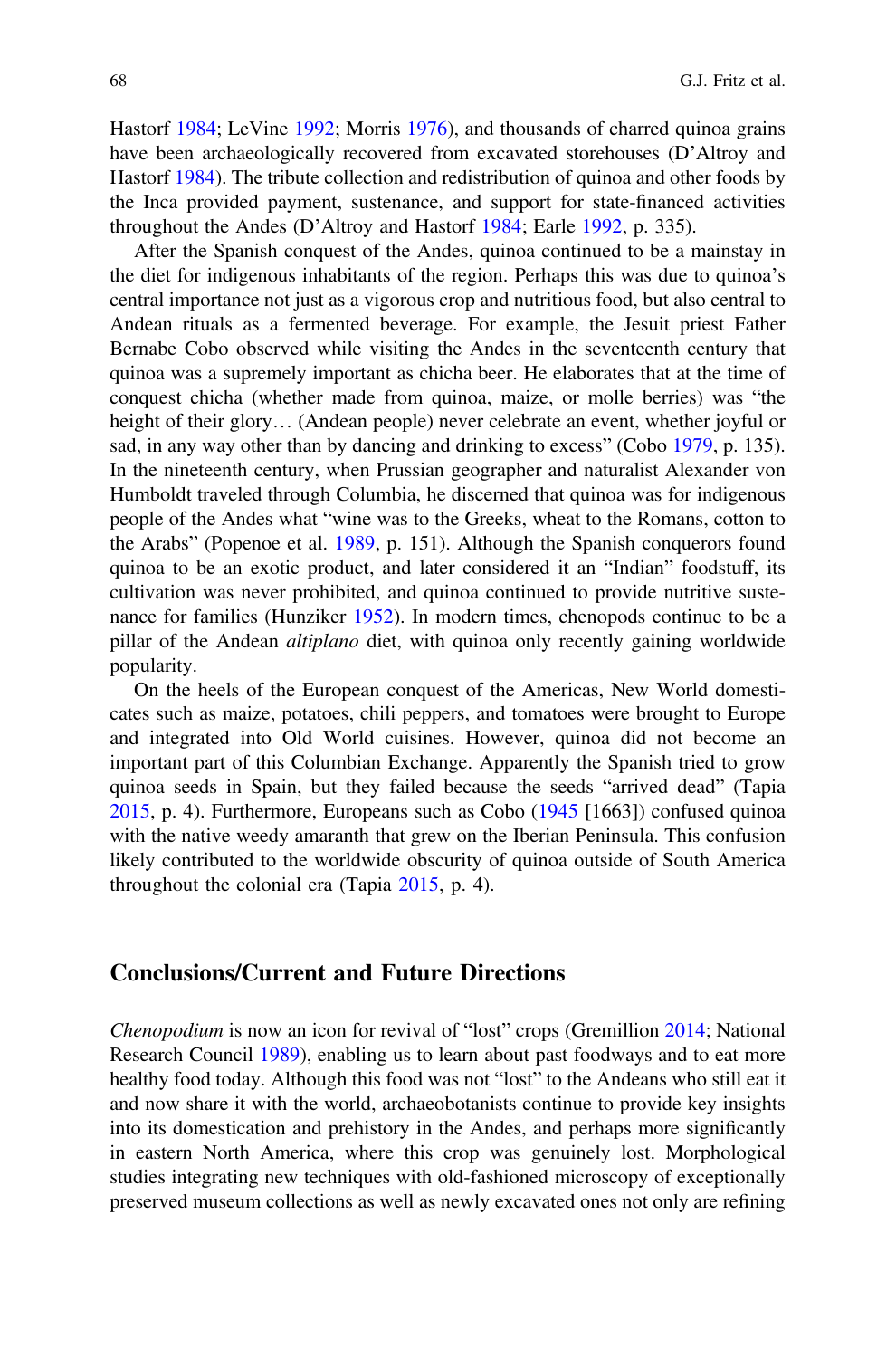the story of when and where chenopods were domesticated, but are also revealing the amazing diversity of varieties and subspecies cultivated by farmers north and south. Future research into how this diversity played out in different culinary contexts promises to enrich our understanding of how these crops were shaped by and contributed to the transformations of social and political life of these ancient societies. The molecular secrets of both ancient and modern chenopods are being unraveled, and their anatomical variability categorized.

The comparison of chenopods in eastern North America and the Andean altiplano reveals important differences between the trajectories of this food in both regions; there are, however, some interesting similarities. In both areas, chenopods likely introduced themselves as camp followers to foraging people's settlements in early gardens and, in the Andes, in corrals. As farmers encouraged the plant in garden plots and courtyard processing areas, it appears to have become an important contributor to both daily and special meals of early complex societies in both regions. The introduction of maize into the Andes, particularly as a food of ceremony and political clout, presented a challenge to the role of quinoa; yet, quinoa appears to have remained important to local farmers and managed to make its way into some political feasts. It is likely that quinoa's status as a reliable, decentralized foodstuff that could be cultivated at higher elevations than possible for maize allowed it to thrive during the Late Intermediate Period of the Andes. In eastern North America, the domesticated Chenopodium species did not enjoy a similar, strategic advantage; several centuries after maize was intensified, but before the European intrusions, the crop had lost its place as one of the most important grains produced across the Midwest and northern Southeast.

Altiplano farmers in the Andes also faced imperial incursions into their lives, first with the Inca and then the Spanish. The quinoa crop lost some of its acreage to barley and other Eurasian crops, but it continued to play a role in indigenous households. Thanks to these farmers, we can enjoy it today. Although it may seem unlikely, and would probably be quite challenging, the re-domestication of eastern North American Chenopodium berlandieri is not beyond the capabilities of modern researchers. The ecological and economic implications of this revival in our modern sociopolitical contexts would certainly add another interesting chapter to the long history of domesticated chenopods.

Acknowledgements We are deeply indebted to Christine Hastorf for her contributions that not only generated a great deal of the archaeological material we discuss, but also established the framework for integrating archaeobotanical data with everything else. Chenopod research benefits from Christine's vision of food and regional cuisines as central to and inseparable from considerations of identity, status, exchange, and the development of politically complex societies. As a project P.I., lab director, teacher, and theoretical innovator, Christine influenced, inspired, and enabled much of this research. We also sincerely thank Dr. Lynne Rouse for drafting the Fig. [3.1](#page-2-0) map.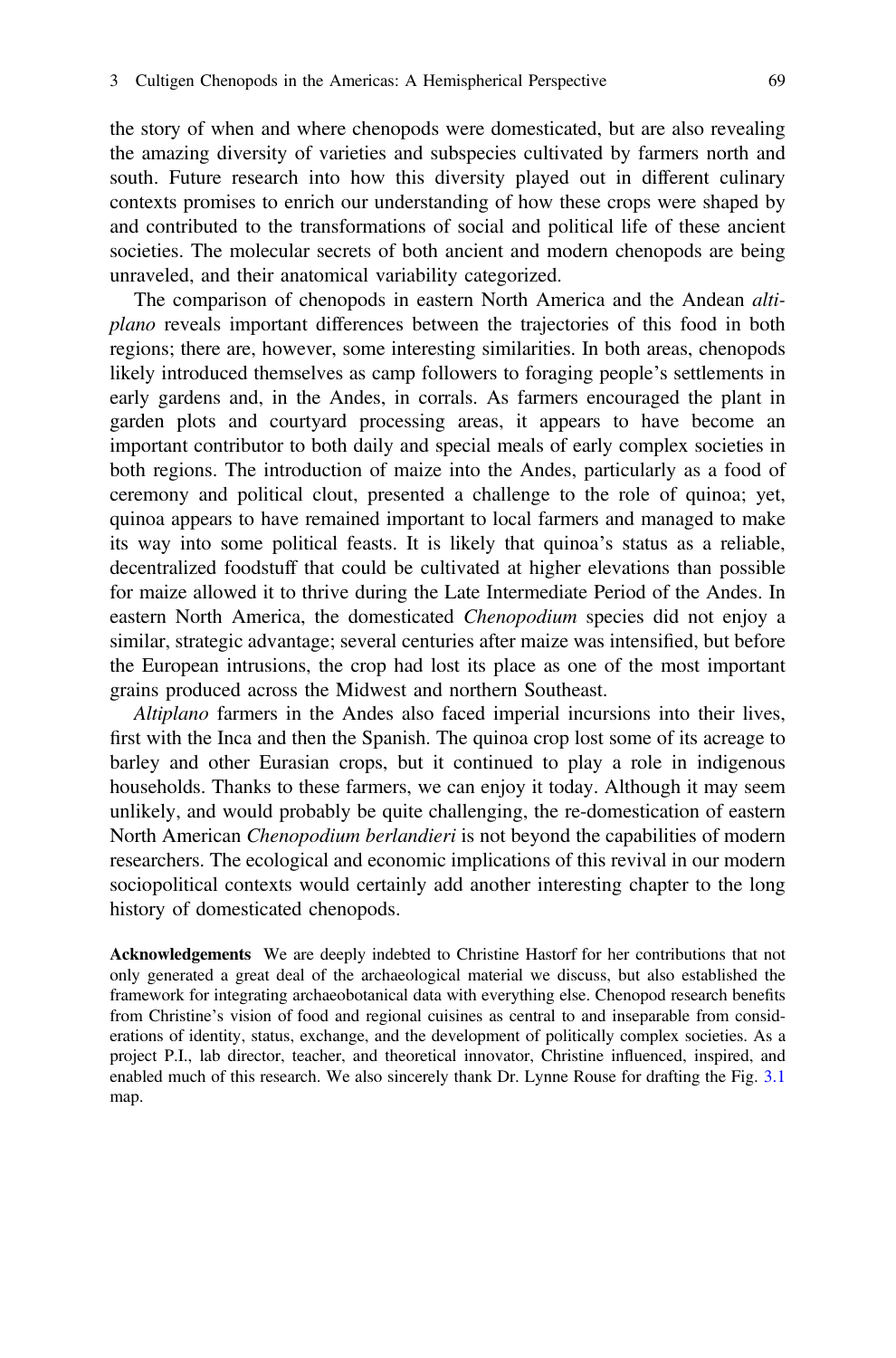# <span id="page-15-0"></span>References

- Albarracín-Jordan, J. (1992). Prehispanic and early colonial settlement patterns in the lower Tiwanaku valley, Bolivia. Ph.D. Dissertation. Dallas: Department of Anthropology, Southern Methodist University.
- Aldenderfer, M. S. (1989). Archaic period in the South Central Andes. Journal of World Prehistory, 3(2), 117–158.
- Arkush, E. N. (2008). War, causality, and chronology in the Titicaca Basin. Latin American Antiquity, 19(4), 339–373.
- Arkush, E. N. (2011). Hillforts of the ancient Andes: Colla warfare, society, and landscape. Gainesville: University Press of Florida.
- Balzotti, M. R. B., Thornton, J. N., Maughan, P. J., McClellan, D. A., Stevens, M. R., Jellen, E. N., et al. (2008). Expression and evolutionary relationships of the Chenopodium quinoa 11S seed storage protein gene. International Journal of Plant Sciences, 169, 281-291.
- Bandy, M. S. (2001). Population and history in the ancient Titicaca Basin. Ph. D. Dissertation. Berkeley: Department of Anthropology, University of California.
- Bandy, M. S. (2004). Fissioning, scalar stress, and social evolution in early village societies. American Anthropologist, 106(2), 322–333.
- Bauer, B. S. (2004). Ancient Cuzco: heartland of the Inca. Austin: University of Texas Press.
- Bauer, B. S., & Stanish, C. (2001). Ritual and pilgrimage in the ancient Andes: the Islands of the Sun and the Moon. Austin: University of Texas Press.
- Berryman, C. A. (2010). Food, feasts, and the construction of identity and power in ancient Tiwanaku: a bioarchaeological perspective. Ph. D. Dissertation. Nashville, TN: Department of Anthropology, Vanderbilt University.
- Betanzos, J. (1996). Narrative of the Incas: from the Palma de Mallorca Manuscript, 1557 (trans: Hamilton, R., & Buchanan, D.). Austin: University of Texas Press.
- Bhargava, A., Shukla, S., & Ohri, D. (2006). Karyotypic studies on some cultivated and wild species of Chenopodium (Chenopodiaceae). Genetic Resources and Crop Evolution, 53, 1309-1320.
- Bhargava, A., Shukla, S., & Ohri, D. (2007). Genome size variation in some cultivated and wild species of Chenopodium (Chenopodiaceae). Caryologia, 60, 245-250.
- Browman, D. L. (1980). Tiwanaku expansion and altiplano economic patterns. Estudios Arqueologicos, 5, 107–120.
- Bruno, M. C. (2001). Formative Agriculture? The status of Chenopodium domestication and intensification at Chiripa, Bolivia (1500 B.C.–A.D.100). Master's Thesis. St. Louis, MO: Department of Anthropology, Washington University.
- Bruno, M. C. (2006). A morphological approach to documenting the domestication of Chenopodium in the Andes. In M. A. Zeder, D. G. Bradley, E. Emshwiller, & B. D. Smith (Eds.), Documenting domestication: new genetic and archaeological paradigms (pp. 32–45). Berkeley: University of California Press.
- Bruno, M. C. (2008). Waranq Waranqa: Ethnobotanial Perspectives on agricultural intensification in the Lake Titicaca Basin (Taraco Peninsula, Bolivia). Ph.D. Dissertation. St. Louis: Department of Anthropology, Washington University.
- Bruno, M. C., Rojas, W., & Pinto, M. (2013). Morfología de semillas de cañahua (Chenopodium pallidicaule Aellen) silvestres y domesticadas: hacia un mejor entendimiento de los procesos de domesticación. Ibarra, Ecuador: Paper presented at the IV Congreso Mundial de Quinua.
- Bruno, M. C., & Whitehead, W. T. (2003). Chenopodium cultivation and formative period agriculture at Chiripa, Bolivia. Latin American Antiquity, 14, 339–355.
- Burger, R. L., Mohr-Chávez, K. L., & Chávez, S. J. (2000). Through the glass darkly: prehispanic obsidian procurement and exchange in southern Peru and northern Bolivia. Journal of World Prehistory, 14, 267–362.
- Capriles Flores, J. M. (2014). The economic organization of early camelid pastoralism in the Andean highlands of Bolivia. Oxford: British Archaeological Reports.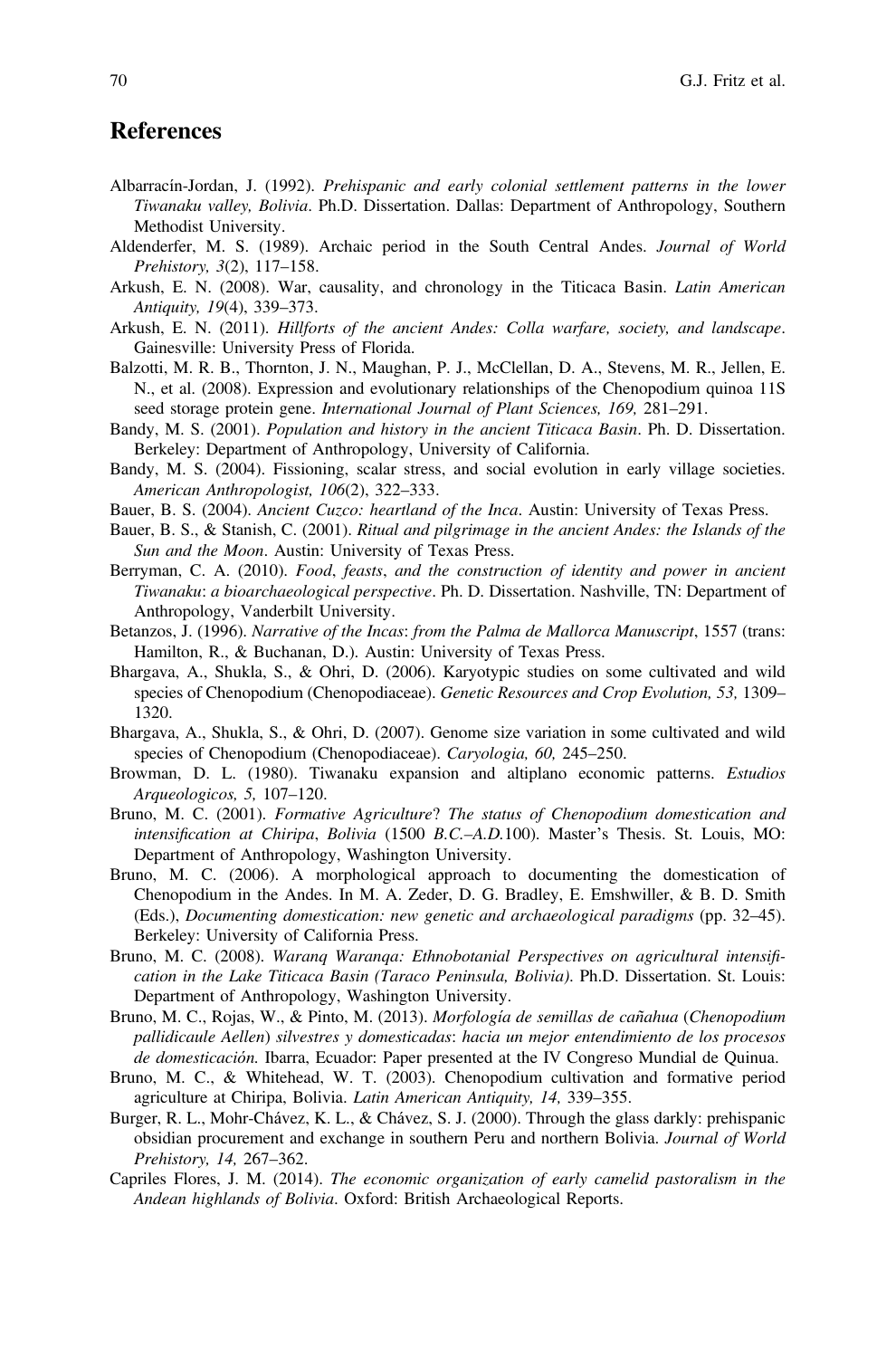- <span id="page-16-0"></span>Christensen, S. A., Pratt, D. B., Pratt, C., Nelson, P. T., Stevens, M. R., Jellen, E. N., et al. (2007). Assessment of genetic diversity in the USDA and CIP-FAO international nursery collections of quinoa (Chenopodium quinoa Willd.) using microsatellite markers. Plant Genetic Resources: Characterization and Utilization, 5, 82–95.
- Cobo, B. (1945). Historia del nuevo mundo, Biblioteca de autores españoles. Madrid: Editorial Atlas.
- Cobo, B. (1979). History of the Inca Empire (trans: Hamilton, R.). Austin: University of Texas Press.
- Costa Tártara, S. M., Manifesto, M. M., Bramardi, S. J., & Bertero, H. D. (2012). Genetic structure in cultivated quinoa (Chenopodium quinoa Willd.), a reflection of landscape structure in Northwest Argentina. Conservation Genetics, 13, 1027–1038.
- Crothers, G. M. (2012). Early Woodland ritual use of caves in eastern North America. American Antiquity, 77, 524–541.
- D'Altroy, T. N., & Hastorf, C. A. (1984). The distribution and contents of Inca state storehouses in the Xauxa region of Peru. American Antiquity, 49, 334–349.
- D'Altroy, T. N., & Hastorf, C. A. (1992). The architecture and contents of Inka State storehouses in the Xauxa Region of Peru. In T. Y. LeVine (Ed.), Inka storage systems (pp. 259–286). Norman: University of Oklahoma Press.
- del Castillo, C., Winkel, T., Mahy, G., & Bizoux, J. (2007). Genetic structure of quinoa (Chenopodium quinoa Willd.) from the Bolivian altiplano as revealed by RAPD markers. Genetic Resources and Crop Evolution, 54, 897–905.
- Delcourt, P. A., & Delcourt, H. R. (2004). Prehistoric native Americans and ecological change: human ecosystems in eastern North America since the Pleistocene. Cambridge: Cambridge University Press.
- DeWet, J. M. J., & Harlan, J. (1975). Weeds and domesticates: evolution in the man-made habitat. Economic Botany, 29, 99–107.
- Earle, T. K. (1992). Storage and the Inka imperial economy: archaeological research. In T. Y. LeVine (Ed.), Inka Storage Systems (pp. 327–342). Norman: University of Oklahoma Press.
- Edging, R. (2007). The vacant quarter hypothesis: a survivor's story. Missouri Archaeologist, 68, 59–93.
- Eisentraut, P. J. (1998). Macrobotanical remains from southern Peru: a comparison of Late Archaic-early formative period sites from the Puna and Suni zones of the Western Titicaca Basin. Ph. D. Dissertation. Santa Barbara, CA: Department of Anthropology, University of California.
- Fritz, G. J. (1984). Identification of cultigen amaranth and chenopod from rockshelter sites in Northwest Arkansas. American Antiquity, 49, 558–572.
- Fritz, G. J. (1986). Prehistoric Ozark agriculture: the University of Arkansas rockshelter collections. Ph. D. Dissertation. Chapel Hill, NC: Department of Anthropology, University of North Carolina at Chapel Hill.
- Fritz, G. J. (1993). Early and Middle Woodland period paleoethnobotany. In C. M. Scarry (Ed.), Foraging and farming in the eastern Woodlands (pp. 39–56). Gainesville: University Press of Florida.
- Fritz, G. J. (2000). Food and ceremonial plants from Sub-Mound 51 at Cahokia. Report submitted to Timothy Pauketat, P.I. of NSF-Sponsored Early Cahokia Project. Ms. on file at Washington University in St. Louis, Paleoethnobotanical Laboratory.
- Fritz, G. J., & Smith, B. D. (1988). Old collections and new technology: documenting the domestication of Chenopodium in eastern North America. Midcontinental Journal of Archaeology, 13, 3–27.
- Fuentes, F. F., Martinez, E. A., Hinrichsen, P. V., Jellen, E. N., & Maughn, P. J. (2009). Assessment of genetic diversity patterns in Chilean quinoa (Chenopodium quinoa Willd.) germplasm using multiplex fluorescent microsatellite markers. Conservation Genetics, 10, 369–377.
- Fuentes, F. F., & Zurita-Silva, A. (2013). Molecular studies. In A. Bhargava & S. Srivastava (Eds.), Quinoa: Botany, production and uses (pp. 168–184). Boston: CABI.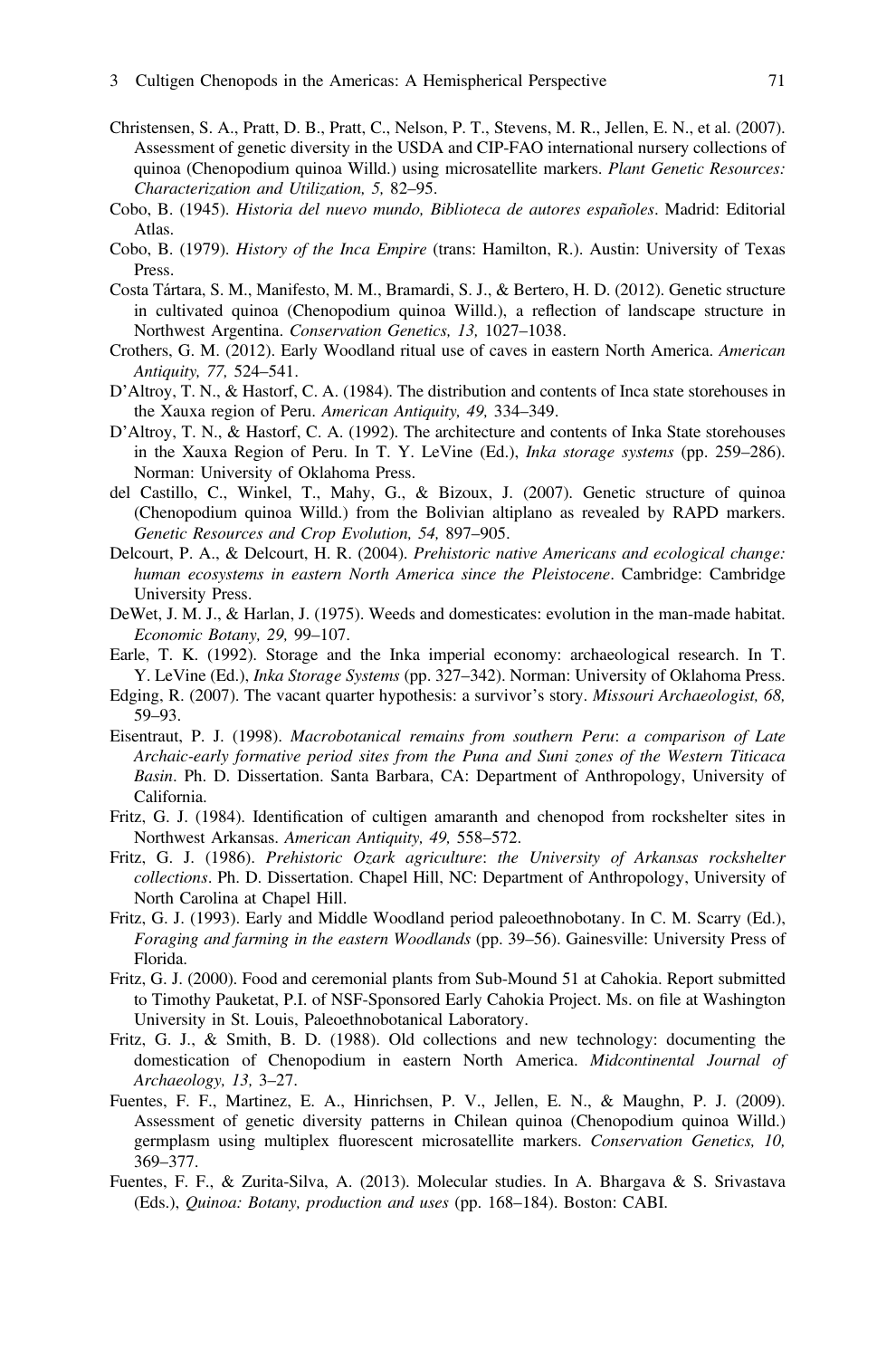- <span id="page-17-0"></span>Gardner, P. S. (1987). New evidence concerning the chronology and paleoethnobotany of Salts Cave, Kentucky. American Antiquity, 52, 358–366.
- Gilmore, M. R. (1931). Vegetal remains of the Ozark Bluff-Dweller culture. Papers of the Michigan Academy of Science, Arts, and Letters, 14, 38–102.
- Goldstein, P. S. (2003). From stew-eaters to maize-drinkers, the chicha economy and the Tiwanaku expansion. In T. L. Bray (Ed.), The archaeology and politics of food and feasting in early states and empires (pp. 143–172). New York: Springer.
- Gordon, A. G. (2006). Domesticated Chenopodium in North America: comparing the past and the present. Ph. D. Dissertation. St. Louis, MO: Department of Anthropology, Washington University.
- Gremillion, K. J. (1993). The evolution of seed morphology in domesticated Chenopodium: an archaeological case study. Journal of Ethnobiology, 13, 149–169.
- Gremillion, K. J. (2014). Goosefoot (Chenopodium). In P. E. Minnis (Ed.), New lives for ancient and extinct crops (pp. 44–64). Tucson: University of Arizona Press.
- Hastorf, C. A. (2003). Community with the ancestors: ceremonies and social memory in the middle formative at Chiripa, Bolivia. Journal of Anthropological Archaeology, 22, 305–332.
- Hastorf, C. A. (2006). Domesticated food and society in early coastal Peru. In W. Balée & C. L. Erickson (Eds.), Time and complexity in historical ccology: studies in the Neotropical lowlands (pp. 87-126). New York: Columbia University Press.
- Hastorf, C. A., Whitehead, W. T., Bruno, M. C., & Wright, M. (2006). The movements of maize into middle horizon Tiwanakau, Bolivia. In R. Tykot, J. Staller, & B. Benz (Eds.), Histories of Maize: multidisciplinary approaches to the prehistory, linguistics, biogeography, domestication, and evolution of Maize (pp. 429–448). Oxford: Academic Press.
- Hunziker, A. (1952). Los pseudocereales de la agricultura indígena de América. Buenos Aires: Acme Agency.
- Janusek, J. W. (2008). Ancient Tiwanaku. Cambridge: Cambridge University Press.
- Janusek, J. W., & Kolata, A. L. (2004). Top-down or bottom-up: rural settlement and raised field agriculture in the Lake Titicaca Basin, Bolivia. Journal of Anthropological Archaeology, 23, 404–430.
- Jarvis, D. E., Kopp, O. R., Jellen, E. N., Mallory, M. A., Pattee, J., Bonifacio, A., et al. (2008). Simple sequence repeat marker development and genetic mapping in quinoa (Chenopodium quinoa Willd.). Journal of Genetics, 87, 39–51.
- Jefferies, R. W. (1996). The emergence of long distance trade networks in the Southeastern United States. In K. Sassaman & D. Anderson (Eds.), Archaeology of the mid-Holocene Southeast (pp. 222–234). Gainesville: University Press of Florida.
- Johannessen, S. (1993). Farmers of the Late Woodland. In C. M. Scarry (Ed.), Foraging and farming in the eastern Woodlands (pp. 57–77). Gainesville: University Press of Florida.
- Kistler, L., & Shapiro, B. (2011). Ancient DNA confirms a local origin of domesticated chenopod in eastern North America. Journal of Archaeological Science, 38, 3549-3554.
- Kolata, A. L. (1986). The agricultural foundations of the Tiwanaku State: a view from the Heartland. American Antiquity, 51(4), 748–762.
- Kolata, A. L. (1991). The technology and organization of agricultural production in the Tiwanaku state. Latin American Antiquity, 2(2), 99–125.
- Kolata, A. L. (1993). The Tiwanaku: portait of an Andean civilization. Oxford: Blackwell Press.
- Kuznar, L. A. (1993). Mutualism between Chenopodium, herd animals, and herders in the south central Andes. Mountain Research and Development, 13, 257–265.
- Langlie, B. S. (2011). A paleoethnobotanical analysis of three formative period Wankarani sites located in the department of Oruro, Bolivia. M.A. Thesis. St. Louis, MO: Department of Anthropology, Washington University.
- Langlie, B. S., & Arkush, E. N. (2016). Managing mayhem: conflict, environment, and subsistence in the Andean Late Intermediate Period, Puno, Peru. In A. VanDerwarker & G. Wilson (Eds.), The archaeology of food and warfare: food insecurity in prehistory (pp. 259–290). New York: Springer.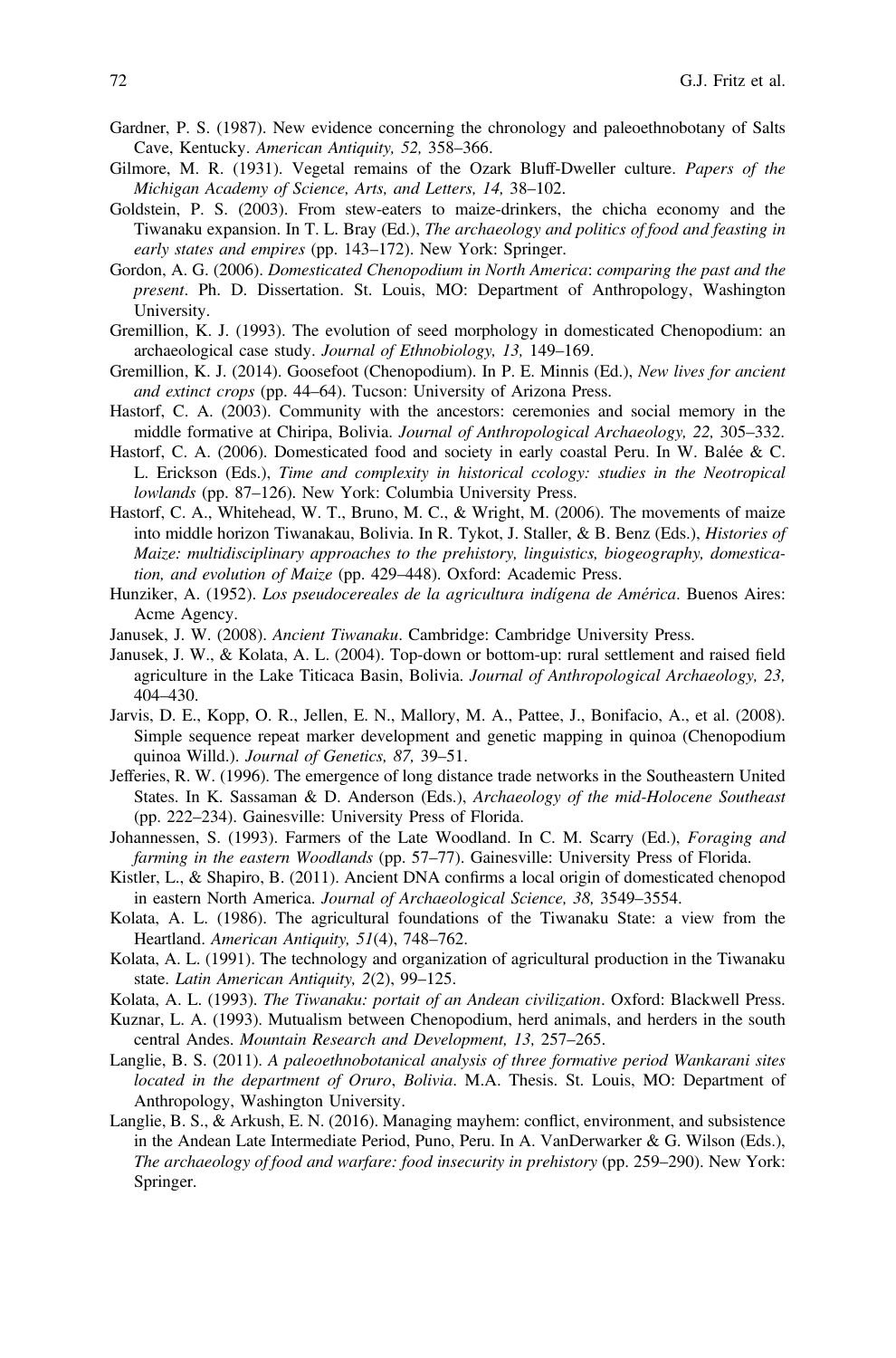- <span id="page-18-0"></span>Langlie, B. S., Hastorf, C. A., Bruno, M. C., Bermann, M., Bonzani, R. M., & Castellón Condarco, W. (2011). Diversity in Andean Chenopodium domestication: describing a new morphological type from La Barca, Bolivia 1300-1250 BC. Journal of Ethnobiology, 31, 72-88.
- LeVine, T. Y. (1992). Inka storage systems. Norman: University of Oklahoma Press.
- López, M. L., Bruno, M. C., & Planella, M. T. (2015). El género Chenopodium: metodología aplicada a la identificación taxonómica en ejemplares arqueológicos. Presentación de Casos de Estudio de La Región Sur-Andina. In C. Belmar, & V. Lema (Eds.), Avances y desafios metodológicos en arqueobotánica: miradas consensuadas y diálogos compartidos desde Sudamérica (pp. 89–192, Monografías arqueológicas, Facultada Patrimonio, Cultura, y Educación). Chile: Universidad SEK.
- López, M. L., & Nielsen, A. E. (2012). Macrorrestos de Chenopodium quinoa Willd. en la plaza de Laqaya (Nor Lípez, Potosí, Bolivia). Revista Intersecciones en Antropología, 14, 295–300.
- Lopinot, N. H. (1997). Cahokian food production reconsidered. In T. R. Pauketat & T. E. Emerson (Eds.), Cahokia: domination and ideology in the Mississippian world (pp. 52–68). Lincoln: University of Nebraska Press.
- Maughan, P. J., Bonifacio, A., Jellen, E. N., Stevens, M., Coleman, C. E., Ricks, M., et al. (2004). A genetic linkage map of quinoa (Chenopodium quinoa) based on AFLP, RAPD, and SSR markers. Theoretical and Applied Genetics, 109, 1188–1195.
- Maughan, P. J., Kolano, B. A., Maluszynska, J., Coles, N. D., Bonifacio, A., Rojas, J., et al. (2006). Molecular and cytological characterization of ribosomal RNA genes in Chenopodium quinoa and Chenopodium berlandieri. Genome, 49, 825–839.
- Maughan, P. J., Smith, S. M., Rojas-Beltrán, J. A., Elzinga, D., Raney, J. A., Jellen, E. N., et al. (2012). Single nucleotide polymorphisms identification, characterization and linkage mapping in Chenopodium quinoa. The Plant Genome, 5, 1–7.
- Maughan, P. J., Turner, T. B., Coleman, C. E., Elzinga, D. B., Jellen, E. N., Morales, J. A., et al. (2009). Characterization of salt overly sensitive (SOS1) gene homoeologs in quinoa (Chenopodium quinoa Willd). Genome, 52, 647–657.
- McClung de Tapia, E., & Rios-Fuentes, J. (2006). Chenopodium spp.: on the road to domestication in the pre-hispanic Basin of Mexico. Paper presented at the 71st Annual Meeting of the Society for American Archaeology, Puerto Rico, 26 April.
- Mengoni Goñalons, G. L., & Yacobaccio, H. D. (2006). The domestication of South American camelids: a view from the South-Central Andes. In M. A. Zeder, D. G. Bradley, E. Emshwiller, & B. D. Smith (Eds.), Documenting domestication: new genetic and archaeological paradigms (pp. 228–244). Berkeley: University of California Press.
- Morris, C. E. (1976). The archaeological study of Andean exchange systems. In C. L. Redman, M. J. Berman, E. V. Curtin, W. T. Langhorne Jr., N. M. Versaggi, & J. C. Wanser (Eds.), Social archaeology: beyond subsistence and dating (pp. 315–337). New York: Academic Press.
- Mt. Pleasant, J. (2006). The science behind the Three Sisters mound systems: an agronomic assessment of an indigeous agricultural system in the Northeast. In J. E. Staller, R. H. Tykot, & B. F. Benz (Eds.), Histories of Maize: multidisciplinary approaches to the prehistory, linguistics, biogeography, domestication, and evolution of Maize (pp. 529–538). New York: Academic Press.
- National Research Council. (1989). Lost crops of the Incas: little-known plants of the Andes with promise for worldwide cultivation (Report of an ad hoc panel of the Advisory Committee on Technology Innovation Board on Science and Technology for International Development). Washington, D.C.: National Academy Press.
- Nordstrom, C. (1990). Evidence for the domestication of Chenopodium in the Andes (Report to the National Science Foundation, Paleoethnobotany Laboratory Reports #19). Berkeley: University of California.
- Palomino, G., Hernández, L. T., & Torres, E. (2008). Nuclear genome size and chromosome analysis in Chenopodium quinoa and C. berlandieri subsp. nuttalliae. Euphytica, 164, 221–230.
- Pauketat, T. R., Kelly, L. S., Fritz, G. J., Lopinot, N. H. E. S., & Hargrave, E. (2002). The residues of feasting and public ritual at early Cahokia. American Antiquity, 67, 257–279.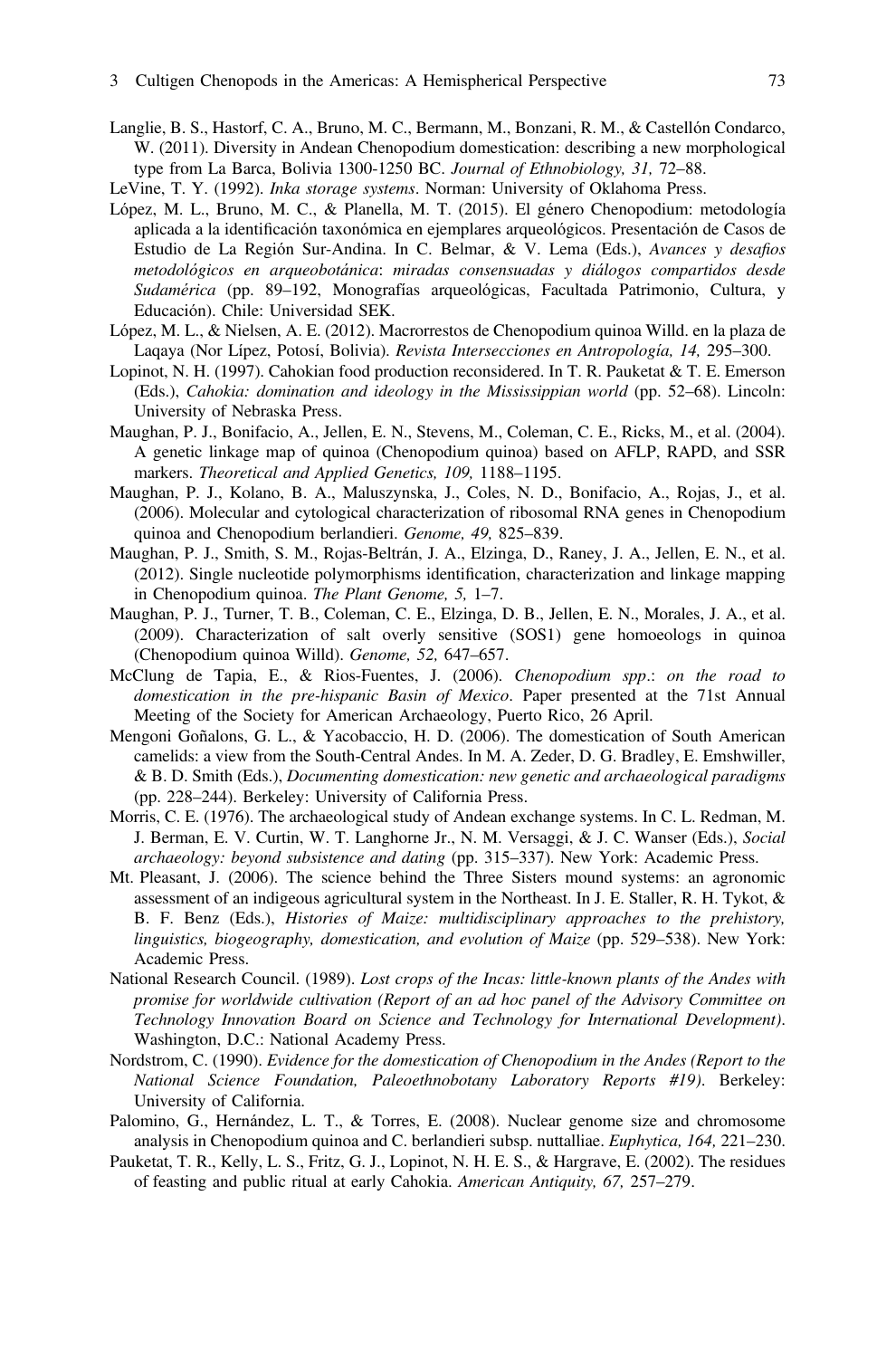- <span id="page-19-0"></span>Pearsall, D. (1992). The origins of plant cultivation in South America. In C. W. Cowan & P. J. Watson (Eds.), The origins of agriculture (pp. 173–205). Washington, D.C.: Smithsonian Institution Press.
- Planella, M. T., Lopez, M. L., & Bruno, M. C. (2014). La Domesticación y Distribución Prehistórica. In D. Bazile, D. Bertero, & C. Nieto (Eds.), State of the art report of Quinoa in the world in 2013: FAO (Santiago de Chile) y CIRAD. Montpellier: France.
- Planella, M. T., McRostie, V., & Falabella, F. (2010). El aporte arqueobotánico al conocimiento de los recursos vegetales en la población alfarera temprana del sitio El Mercurio. Actas del XVII Congreso Nacional de Arqueología Chilena, pp. 1255–1265.
- Planella, M. T., Scherson, R., & McRostie, V. (2011). Sitio El Plomo y nuevos registros de cultígenos iniciales en cazadores del Arcaico IV en Alto Maipo, Chile Central. Chungará, 43 (2), 189–202.
- Popenoe, H., King, S. R., León, J. R., & Kalinowski, L. S. (1989). Lost crops of the Incas: Little-known plants of the Andes with promise for worldwide cultivation. Washington, D.C.: National Academy Press.
- Raney, J. A., Reynolds, D. J., Elzinga, D. B., Page, J., Udall, J. A., Jellen, E. N., et al. (2014). Transcriptome analysis of drought induced stress in Chenopodium quinoa. American Journal of Plant Sciences, 5, 338–357.
- Reynolds, D. J. (2009). Genetic dissection of triterpenoid saponin production in Chenopodium quinoa using microarray analysis. M.Sc. Thesis. Provo, UT: Brigham Young University.
- Rieseberg, L. H., & Harter, A. V. (2006). Molecular evidence and the evolutionary history of the domesticated sunflowers. In T. Motley (Ed.), Darwin's harvest: new approaches to the origins, evolution, and conservation of crops: a broad taxonomic and geographic survey (pp. 31–48). New York: Columbia University Press.
- Rigsby, C. A., Baker, P. A., & Aldenderfer, M. S. (2003). Fluvial history of the Rio Ilave valley, Peru, and its relationship to climate and human history. Palaeogeography, Palaeoclimatology, Palaeoecology, 194, 165–185.
- Roberts, K. M. (1996). Intimations of early Mississippian political, domestic, and ecological environments at Cahokia: an analysis of plant remains from Sub-Mound 51. M.A. Thesis. St. Louis, MO: Department of Anthropology, Washington University.
- Rose, C. E. (2001). Household and community organization of a Formative Period, Bolivian settlement. Ph. D. Dissertation. Pittsburgh, PA: Department of Anthropology, University of Pittsburgh.
- Rowe, J. H. (1945). Absolute chronology in the Andean area. American Antiquity, 10, 265–284.
- Simon, M. L. (2000). Regional variations in plant use strategies in the Midwest during the Late Woodland. In T. E. Emerson, D. L. McElrath, & A. C. Fortier (Eds.), Late Woodland societies: tradition and transformation across the midcontinent (pp. 37–75). Lincoln: University of Nebraska Press.
- Simon, M. L., & Parker, K. E. (2006). Prehistoric plant use in the American Bottom: new thoughts and interpretations. Southeastern Archaeology, 25, 212–257.
- Smith, B. D. (1985a). Chenopodium berlandieri ssp. jonesianum: evidence for a Hopewellian domesticate from Ash Cave, Ohio. Southeastern Archaeology, 4, 107–133.
- Smith, B. D. (1985b). The role of Chenopodium as a domesticate in the pre-maize garden systems of the eastern United States. Southeastern Archaeology, 4, 51–72.
- Smith, B. D. (1992a). Hopewellian farmers of eastern North America. In B. D. Smith (Ed.), Rivers of change: essays on early agriculture in eastern North America (pp. 201–248). Washington, D.C.: Smithsonian Institution Press.
- Smith, B. D. (1992b). In search of Choupihoul, the mystery grain of the Natchez. In B. D. Smith (Ed.), Rivers of change: essays on early agriculture in eastern North America (pp. 239–264). Washington, D.C.: Smithsonian Institution Press.
- Smith, B. D. (2006a). Eastern North America as an independent center of plant domestication. Proceedings of the National Academy of Sciences, 103, 12223–12228.